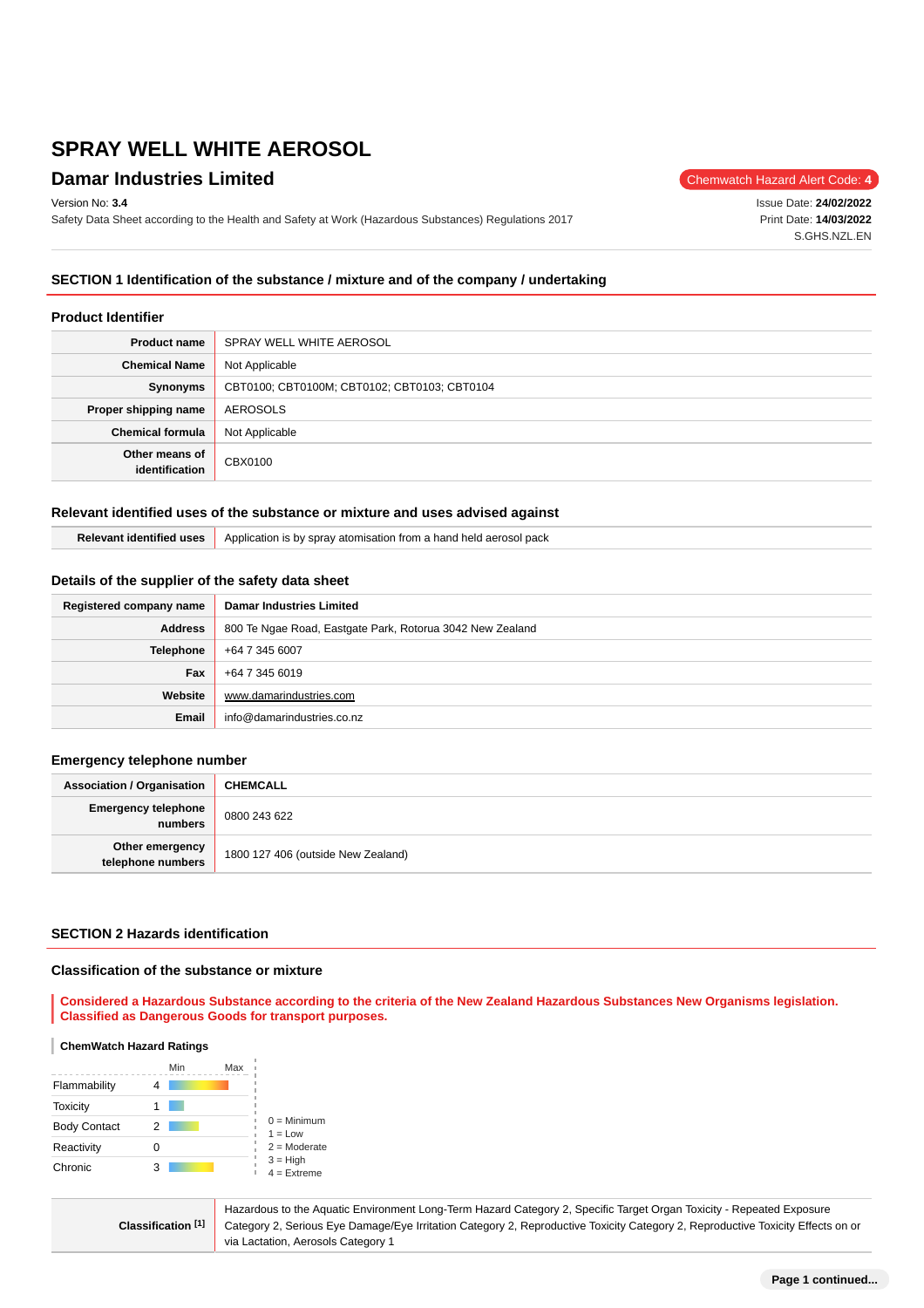| Legend:                                            | 1. Classified by Chemwatch; 2. Classification drawn from CCID EPA NZ; 3. Classification drawn from Regulation (EU) No<br>1272/2008 - Annex VI |  |  |
|----------------------------------------------------|-----------------------------------------------------------------------------------------------------------------------------------------------|--|--|
| Determined by Chemwatch<br>using GHS/HSNO criteria | 2.1.2A, 6.4A, 6.8B, 6.8C, 6.9B, 9.1B                                                                                                          |  |  |

#### **Label elements**

| Hazard pictogram(s) | <b>AK</b><br><b>W</b> |
|---------------------|-----------------------|
|                     |                       |
| Signal word         | <b>Danger</b>         |

### **Hazard statement(s)**

| H411      | Toxic to aquatic life with long lasting effects.                                |  |  |
|-----------|---------------------------------------------------------------------------------|--|--|
| H373      | May cause damage to organs through prolonged or repeated exposure. (Inhalation) |  |  |
| H319      | Causes serious eye irritation.                                                  |  |  |
| H361      | Suspected of damaging fertility or the unborn child.                            |  |  |
| H362      | May cause harm to breast-fed children.                                          |  |  |
| H222+H229 | Extremely flammable aerosol. Pressurized container: may burst if heated.        |  |  |

### **Precautionary statement(s) Prevention**

| P <sub>201</sub> | Obtain special instructions before use.                                                        |  |  |
|------------------|------------------------------------------------------------------------------------------------|--|--|
| P210             | Keep away from heat, hot surfaces, sparks, open flames and other ignition sources. No smoking. |  |  |
| P211             | Do not spray on an open flame or other ignition source.                                        |  |  |
| P <sub>251</sub> | Do not pierce or burn, even after use.                                                         |  |  |

### **Precautionary statement(s) Response**

| P308+P313      | IF exposed or concerned: Get medical advice/attention.                                                                           |  |  |
|----------------|----------------------------------------------------------------------------------------------------------------------------------|--|--|
| P305+P351+P338 | IF IN EYES: Rinse cautiously with water for several minutes. Remove contact lenses, if present and easy to do. Continue rinsing. |  |  |
| P314           | Get medical advice/attention if you feel unwell.                                                                                 |  |  |
| P337+P313      | If eye irritation persists: Get medical advice/attention.                                                                        |  |  |

### **Precautionary statement(s) Storage**

| P405      | Store locked up.                                                             |
|-----------|------------------------------------------------------------------------------|
| P410+P412 | Protect from sunlight. Do not expose to temperatures exceeding 50 °C/122 °F. |

### **Precautionary statement(s) Disposal**

**P501** Dispose of contents/container to authorised hazardous or special waste collection point in accordance with any local regulation.

### **SECTION 3 Composition / information on ingredients**

#### **Substances**

See section below for composition of Mixtures

#### **Mixtures**

| <b>CAS No</b> | %[weight] | Name                                        |
|---------------|-----------|---------------------------------------------|
| 142-82-5      | $8 - 17$  | n-heptane                                   |
| 78-93-3       | $8 - 15$  | methyl ethyl ketone                         |
| 110-82-7      | $3 - 8$   | cyclohexane                                 |
| 64742-82-1.   | $1 - 5$   | naphtha, petroleum, hydrodesulfurised heavy |
| 108-87-2      | $1 - 5$   | methylcyclohexane                           |
| 64742-95-6    | $<$ 3     | naphtha petroleum, light aromatic solvent   |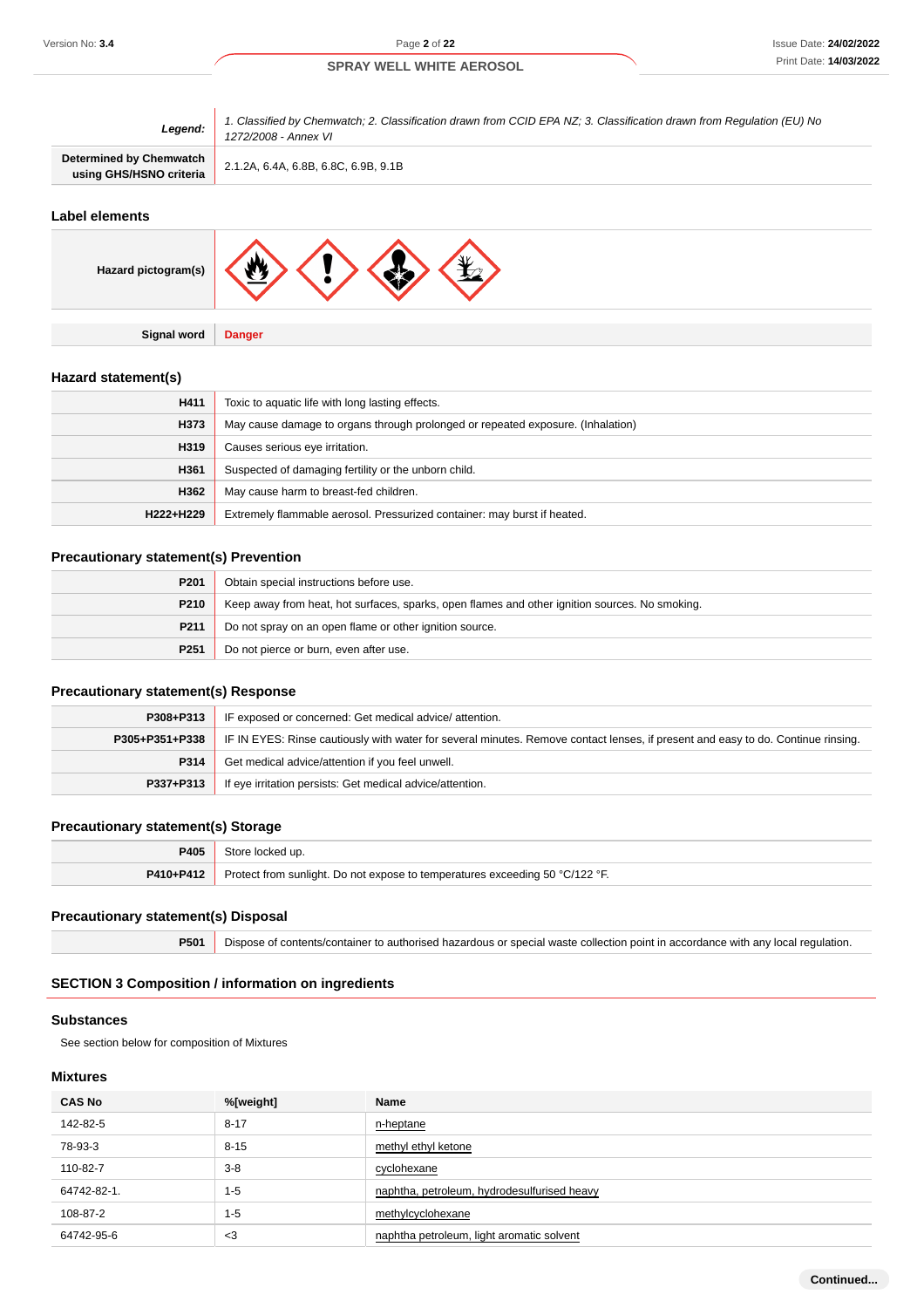| <b>CAS No</b> | %[weight] | Name                                                                                                                                                                                                  |
|---------------|-----------|-------------------------------------------------------------------------------------------------------------------------------------------------------------------------------------------------------|
| 67-56-1       | <1        | methanol                                                                                                                                                                                              |
| 111-65-9      | <1        | n-octane                                                                                                                                                                                              |
| $106-97-8.$   | $15 - 30$ | butane                                                                                                                                                                                                |
| 74-98-6       | $9 - 15$  | propane                                                                                                                                                                                               |
| 85535-85-9    | <1        | Chlorinated paraffins, C14-C17                                                                                                                                                                        |
| Legend:       |           | 1. Classified by Chemwatch; 2. Classification drawn from CCID EPA NZ; 3. Classification drawn from Regulation (EU) No<br>1272/2008 - Annex VI; 4. Classification drawn from C&L * EU IOELVs available |

#### **SECTION 4 First aid measures**

#### **Description of first aid measures**

| <b>Eye Contact</b>  | If aerosols come in contact with the eyes:<br>Immediately hold the eyelids apart and flush the eye continuously for at least 15 minutes with fresh running water.<br>Ensure complete irrigation of the eye by keeping eyelids apart and away from eye and moving the eyelids by occasionally<br>lifting the upper and lower lids.<br>Transport to hospital or doctor without delay.<br>▶ Removal of contact lenses after an eye injury should only be undertaken by skilled personnel.<br>Generally not applicable.                                          |
|---------------------|--------------------------------------------------------------------------------------------------------------------------------------------------------------------------------------------------------------------------------------------------------------------------------------------------------------------------------------------------------------------------------------------------------------------------------------------------------------------------------------------------------------------------------------------------------------|
| <b>Skin Contact</b> | If solids or aerosol mists are deposited upon the skin:<br>Flush skin and hair with running water (and soap if available).<br>▶ Remove any adhering solids with industrial skin cleansing cream.<br>DO NOT use solvents.<br>Seek medical attention in the event of irritation.<br>Cenerally not applicable.                                                                                                                                                                                                                                                  |
| Inhalation          | If aerosols, fumes or combustion products are inhaled:<br>▶ Remove to fresh air.<br>Lay patient down. Keep warm and rested.<br>Prostheses such as false teeth, which may block airway, should be removed, where possible, prior to initiating first aid<br>procedures.<br>If breathing is shallow or has stopped, ensure clear airway and apply resuscitation, preferably with a demand valve<br>resuscitator, bag-valve mask device, or pocket mask as trained. Perform CPR if necessary.<br>Transport to hospital, or doctor.<br>Generally not applicable. |
| Ingestion           | Not considered a normal route of entry.<br>Cenerally not applicable.<br>If spontaneous vomiting appears imminent or occurs, hold patient's head down, lower than their hips to help avoid possible<br>aspiration of vomitus.<br>Avoid giving milk or oils.<br>Avoid giving alcohol.                                                                                                                                                                                                                                                                          |

#### **Indication of any immediate medical attention and special treatment needed**

#### For petroleum distillates

- · In case of ingestion, gastric lavage with activated charcoal can be used promptly to prevent absorption decontamination (induced emesis or lavage) is controversial and should be considered on the merits of each individual case; of course the usual precautions of an endotracheal tube should be considered prior to lavage, to prevent aspiration.
- · Individuals intoxicated by petroleum distillates should be hospitalized immediately, with acute and continuing attention to neurologic and cardiopulmonary function.
- Positive pressure ventilation may be necessary.
- Acute central nervous system signs and symptoms may result from large ingestions of aspiration-induced hypoxia.
- After the initial episode,individuals should be followed for changes in blood variables and the delayed appearance of pulmonary oedema and chemical pneumonitis. Such patients should be followed for several days or weeks for delayed effects, including bone marrow toxicity, hepatic and renal impairment Individuals with chronic pulmonary disease will be more seriously impaired, and recovery from inhalation exposure may be complicated.
- · Gastrointestinal symptoms are usually minor and pathological changes of the liver and kidneys are reported to be uncommon in acute intoxications. · Chlorinated and non-chlorinated hydrocarbons may sensitize the heart to epinephrine and other circulating catecholamines so that arrhythmias may occur.Careful consideration of this potential adverse effect should precede administration of epinephrine or other cardiac stimulants and the selection of

BP America Product Safety & Toxicology Department

Treat symptomatically.

### **SECTION 5 Firefighting measures**

bronchodilators.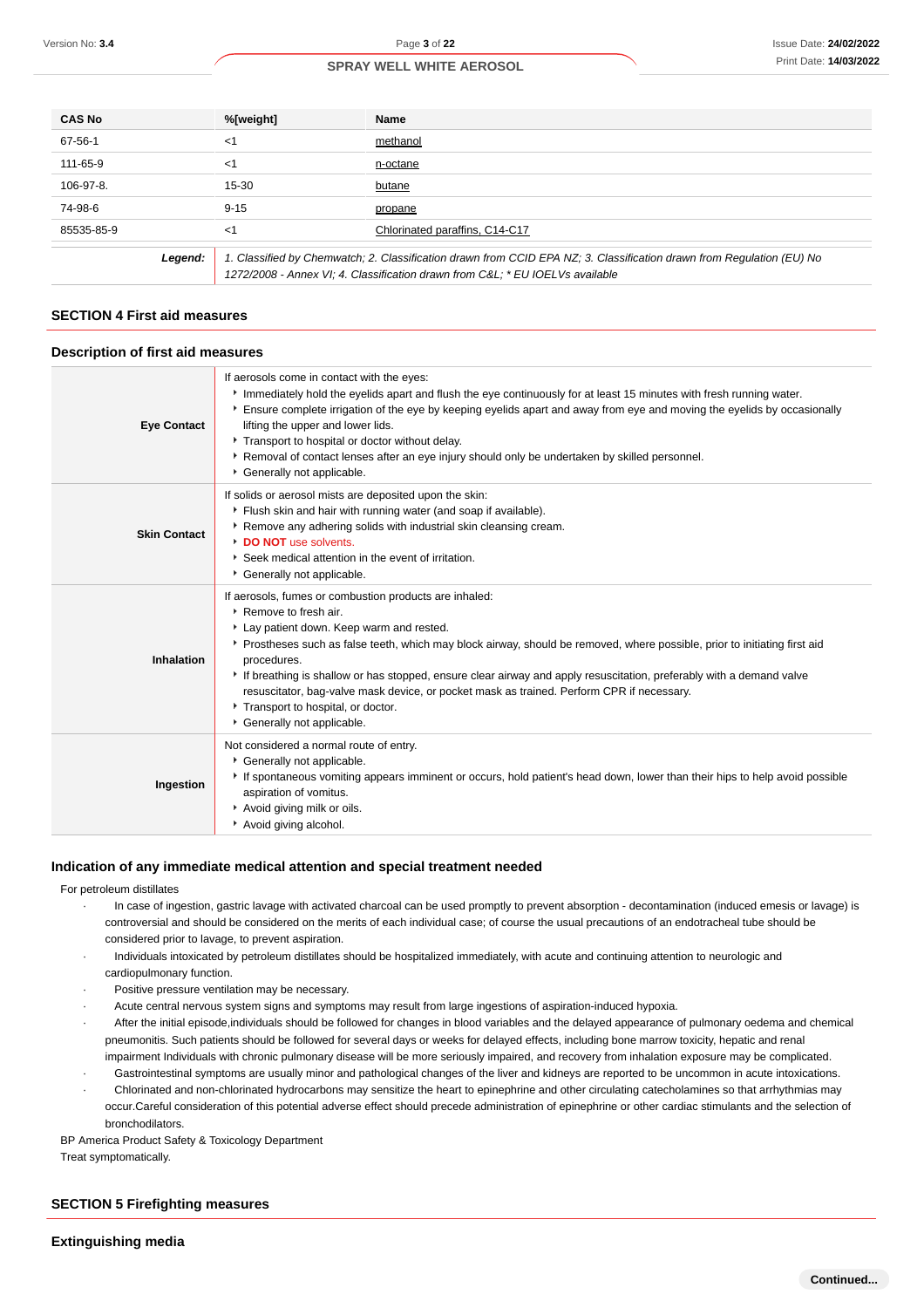### **SMALL FIRE:**

Water spray, dry chemical or CO2

#### **LARGE FIRE:**

Water spray or fog.

### **Special hazards arising from the substrate or mixture**

| <b>Fire Incompatibility</b> | Avoid contamination with oxidising agents i.e. nitrates, oxidising acids, chlorine bleaches, pool chlorine etc. as ignition may |
|-----------------------------|---------------------------------------------------------------------------------------------------------------------------------|
|                             | result                                                                                                                          |

#### **Advice for firefighters**

| <b>Fire Fighting</b>         | Alert Fire Brigade and tell them location and nature of hazard.<br>* May be violently or explosively reactive.<br>• Wear breathing apparatus plus protective gloves.<br>• Prevent, by any means available, spillage from entering drains or water course.<br>Slight hazard when exposed to heat, flame and oxidisers.                                                                                                                                                                                                                                                                                                                                                                                                                                                                                                                      |
|------------------------------|--------------------------------------------------------------------------------------------------------------------------------------------------------------------------------------------------------------------------------------------------------------------------------------------------------------------------------------------------------------------------------------------------------------------------------------------------------------------------------------------------------------------------------------------------------------------------------------------------------------------------------------------------------------------------------------------------------------------------------------------------------------------------------------------------------------------------------------------|
| <b>Fire/Explosion Hazard</b> | Liquid and vapour are highly flammable.<br>Severe fire hazard when exposed to heat or flame.<br>* Vapour forms an explosive mixture with air.<br>Severe explosion hazard, in the form of vapour, when exposed to flame or spark.<br>Combustion products include:<br>carbon monoxide (CO)<br>carbon dioxide (CO2)<br>other pyrolysis products typical of burning organic material.<br><b>Contains low boiling substance:</b> Closed containers may rupture due to pressure buildup under fire conditions.<br>Articles and manufactured articles may constitute a fire hazard where polymers form their outer layers or where combustible<br>packaging remains in place.<br>Certain substances, found throughout their construction, may degrade or become volatile when heated to high temperatures.<br>This may create a secondary hazard. |

#### **SECTION 6 Accidental release measures**

### **Personal precautions, protective equipment and emergency procedures**

See section 8

### **Environmental precautions**

See section 12

### **Methods and material for containment and cleaning up**

| <b>Minor Spills</b> | Clean up all spills immediately.<br>Avoid breathing vapours and contact with skin and eyes.<br>▶ Wear protective clothing, impervious gloves and safety glasses.<br>Shut off all possible sources of ignition and increase ventilation.                                                                                                                                                                                                                                                                                                                                                                                                                                                                                                                                                                                                                                                                                                                                                                                                                                                                                                                                         |
|---------------------|---------------------------------------------------------------------------------------------------------------------------------------------------------------------------------------------------------------------------------------------------------------------------------------------------------------------------------------------------------------------------------------------------------------------------------------------------------------------------------------------------------------------------------------------------------------------------------------------------------------------------------------------------------------------------------------------------------------------------------------------------------------------------------------------------------------------------------------------------------------------------------------------------------------------------------------------------------------------------------------------------------------------------------------------------------------------------------------------------------------------------------------------------------------------------------|
| <b>Major Spills</b> | Clear area of personnel and move upwind.<br>Alert Fire Brigade and tell them location and nature of hazard.<br>• Wear full body protective clothing with breathing apparatus.<br>Prevent, by all means available, spillage from entering drains or water courses.<br>Clear area of all unprotected personnel and move upwind.<br>Alert Emergency Authority and advise them of the location and nature of hazard.<br>* May be violently or explosively reactive.<br>▸ Wear full body clothing with breathing apparatus.<br>Remove leaking cylinders to a safe place.<br>Fit vent pipes. Release pressure under safe, controlled conditions<br>Burn issuing gas at vent pipes.<br><b>DO NOT</b> exert excessive pressure on valve; <b>DO NOT</b> attempt to operate damaged valve.<br>Clear area of personnel and move upwind.<br>Alert Fire Brigade and tell them location and nature of hazard.<br>• May be violently or explosively reactive.<br>• Wear breathing apparatus plus protective gloves.<br>Clean up all spills immediately.<br>• Wear protective clothing, safety glasses, dust mask, gloves.<br>Secure load if safe to do so. Bundle/collect recoverable product. |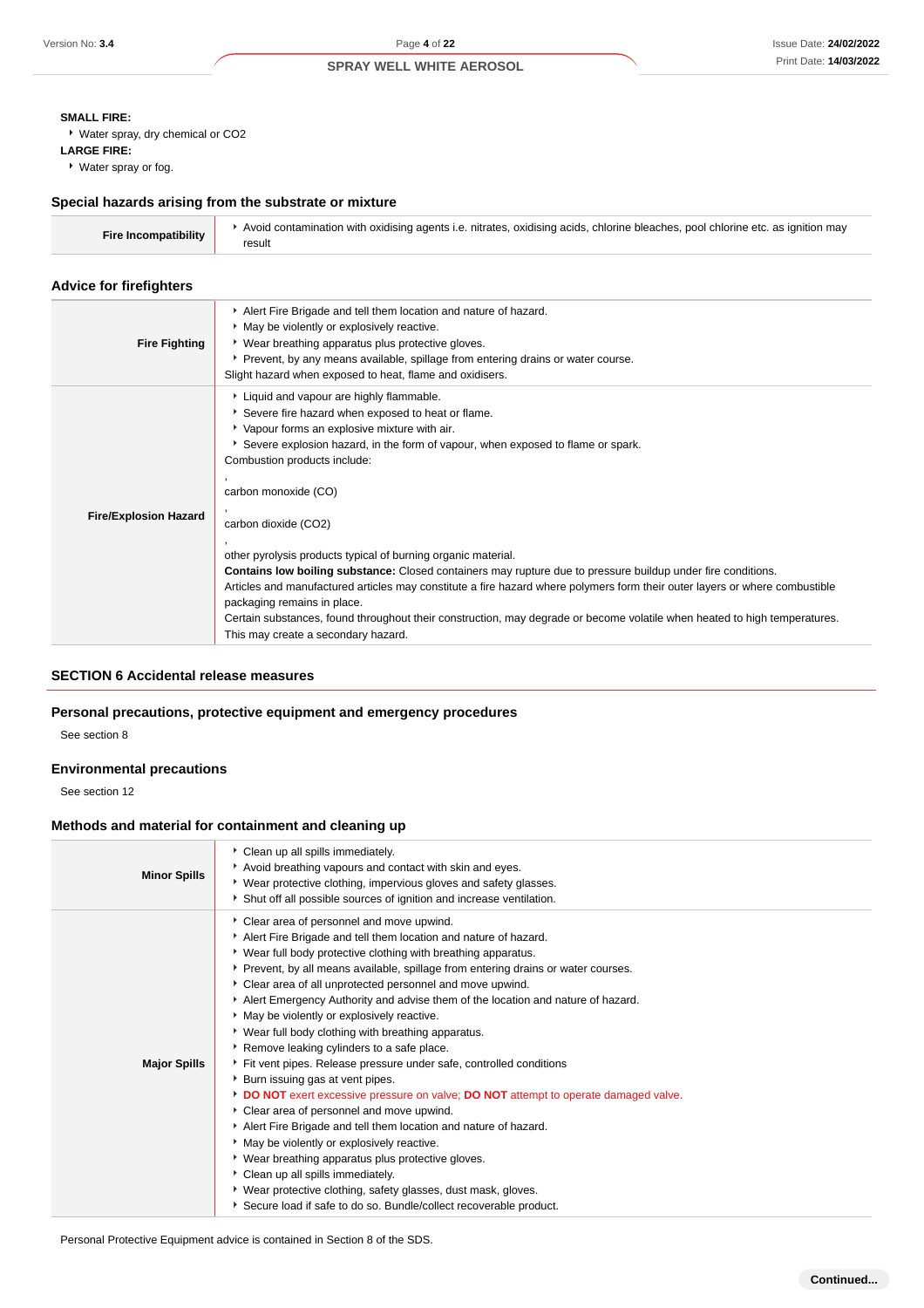### **SECTION 7 Handling and storage**

### **Precautions for safe handling**

| Safe handling     | Radon and its radioactive decay products are hazardous if inhaled or ingested<br>Avoid all personal contact, including inhalation.<br>▶ Wear protective clothing when risk of exposure occurs.<br>▶ Use in a well-ventilated area.<br>Prevent concentration in hollows and sumps.                                                                                                                                                               |
|-------------------|-------------------------------------------------------------------------------------------------------------------------------------------------------------------------------------------------------------------------------------------------------------------------------------------------------------------------------------------------------------------------------------------------------------------------------------------------|
| Other information | ▶ Keep dry to avoid corrosion of cans. Corrosion may result in container perforation and internal pressure may eject contents of<br>can<br>Store in original containers in approved flammable liquid storage area.<br>DO NOT store in pits, depressions, basements or areas where vapours may be trapped.<br>No smoking, naked lights, heat or ignition sources.<br>Keep containers securely sealed.<br>Store away from incompatible materials. |

### **Conditions for safe storage, including any incompatibilities**

| Suitable container             | Generally packaging as originally supplied with the article or manufactured item is sufficient to protect against physical hazards.<br>If repackaging is required ensure the article is intact and does not show signs of wear. As far as is practicably possible, reuse the<br>original packaging or something providing a similar level of protection to both the article and the handler.<br>Aerosol dispenser.<br>Check that containers are clearly labelled.                                                                                                                                                                                                                                                                                                                                                                                                                                                                                                                                                                                                                                                                                                                                                                                                                                                                                                                                                                                                                                                                                                                                                                                                                                                                                                                                                                                                                                                                                                                                                                                                                                                                                                                                                                                                                                                                                                                                                                                                                                                                                                                                                                                                                                                                                                                                                                                                                                                                                                                                                                                                                                                                                                                                                                                                                                                                                                                                                                                       |
|--------------------------------|---------------------------------------------------------------------------------------------------------------------------------------------------------------------------------------------------------------------------------------------------------------------------------------------------------------------------------------------------------------------------------------------------------------------------------------------------------------------------------------------------------------------------------------------------------------------------------------------------------------------------------------------------------------------------------------------------------------------------------------------------------------------------------------------------------------------------------------------------------------------------------------------------------------------------------------------------------------------------------------------------------------------------------------------------------------------------------------------------------------------------------------------------------------------------------------------------------------------------------------------------------------------------------------------------------------------------------------------------------------------------------------------------------------------------------------------------------------------------------------------------------------------------------------------------------------------------------------------------------------------------------------------------------------------------------------------------------------------------------------------------------------------------------------------------------------------------------------------------------------------------------------------------------------------------------------------------------------------------------------------------------------------------------------------------------------------------------------------------------------------------------------------------------------------------------------------------------------------------------------------------------------------------------------------------------------------------------------------------------------------------------------------------------------------------------------------------------------------------------------------------------------------------------------------------------------------------------------------------------------------------------------------------------------------------------------------------------------------------------------------------------------------------------------------------------------------------------------------------------------------------------------------------------------------------------------------------------------------------------------------------------------------------------------------------------------------------------------------------------------------------------------------------------------------------------------------------------------------------------------------------------------------------------------------------------------------------------------------------------------------------------------------------------------------------------------------------------|
| <b>Storage incompatibility</b> | Methyl ethyl ketone:<br>reacts violently with strong oxidisers, aldehydes, nitric acid, perchloric acid, potassium tert-butoxide, oleum<br>is incompatible with inorganic acids, aliphatic amines, ammonia, caustics, isocyanates, pyridines, chlorosulfonic aid<br>• forms unstable peroxides in storage, or on contact with propanol or hydrogen peroxide<br>attacks some plastics<br>* may generate electrostatic charges, due to low conductivity, on flow or agitation<br>Low molecular weight alkanes:<br>May react violently with strong oxidisers, chlorine, chlorine dioxide, dioxygenyl tetrafluoroborate.<br>May react with oxidising materials, nickel carbonyl in the presence of oxygen, heat.<br>Are incompatible with nitronium tetrafluoroborate(1-), halogens and interhalogens<br>► may generate electrostatic charges, due to low conductivity, on flow or agitation.<br>Avoid flame and ignition sources<br>Redox reactions of alkanes, in particular with oxygen and the halogens, are possible as the carbon atoms are in a strongly<br>reduced condition.<br>For alkyl aromatics:<br>The alkyl side chain of aromatic rings can undergo oxidation by several mechanisms. The most common and dominant one is the<br>attack by oxidation at benzylic carbon as the intermediate formed is stabilised by resonance structure of the ring.<br>▶ Following reaction with oxygen and under the influence of sunlight, a hydroperoxide at the alpha-position to the aromatic ring,<br>is the primary oxidation product formed (provided a hydrogen atom is initially available at this position) - this product is often<br>short-lived but may be stable dependent on the nature of the aromatic substitution; a secondary C-H bond is more easily<br>attacked than a primary C-H bond whilst a tertiary C-H bond is even more susceptible to attack by oxygen<br>• Monoalkylbenzenes may subsequently form monocarboxylic acids; alkyl naphthalenes mainly produce the corresponding<br>naphthalene carboxylic acids.<br>> Oxidation in the presence of transition metal salts not only accelerates but also selectively decomposes the hydroperoxides.<br>▶ Vigorous reactions, sometimes amounting to explosions, can result from the contact between aromatic rings and strong<br>oxidising agents.<br>Aromatics can react exothermically with bases and with diazo compounds.<br>Butane/ isobutane<br>reacts violently with strong oxidisers<br>reacts with acetylene, halogens and nitrous oxides<br>is incompatible with chlorine dioxide, conc. nitric acid and some plastics<br>• may generate electrostatic charges, due to low conductivity, in flow or when agitated - these may ignite the vapour.<br>Segregate from nickel carbonyl in the presence of oxygen, heat (20-40 C)<br>Cyclohexane<br>reacts violently with strong oxidisers, nitrogen tetraoxide<br>▶ may generate electrostatic charges, due to low conductivity, following flow or agitation<br>Propane:<br>* reacts violently with strong oxidisers, barium peroxide, chlorine dioxide, dichlorine oxide, fluorine etc.<br>If liquid attacks some plastics, rubber and coatings<br>may accumulate static charges which may ignite its vapours<br>▶ Compressed gases may contain a large amount of kinetic energy over and above that potentially available from the energy of<br>reaction produced by the gas in chemical reaction with other substances |

### **SECTION 8 Exposure controls / personal protection**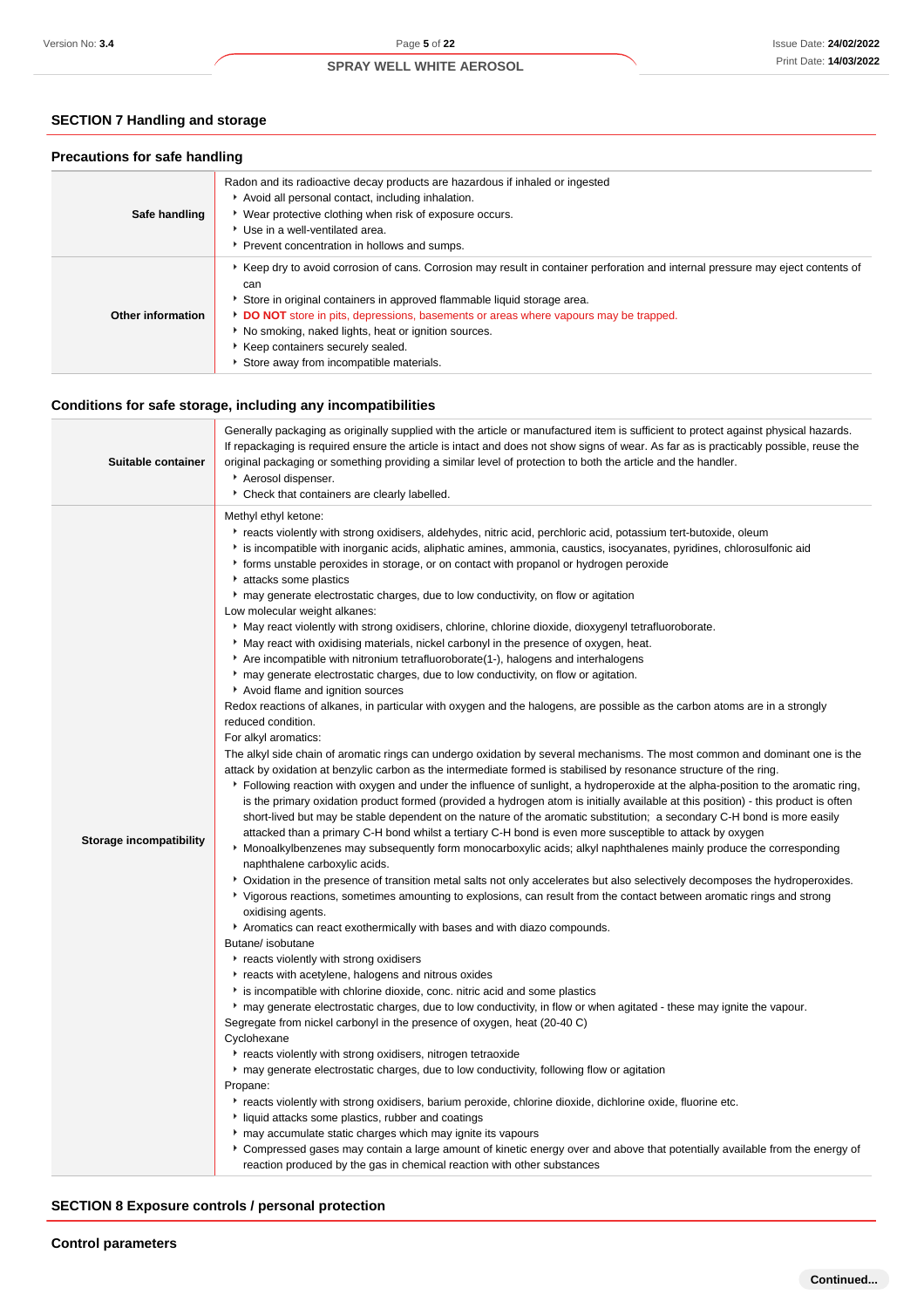### **Occupational Exposure Limits (OEL)**

### **INGREDIENT DATA**

| <b>Source</b>                                            | Ingredient                                     | <b>Material name</b>                     | <b>TWA</b>                 | <b>STEL</b>               | Peak                    | <b>Notes</b>                                                                                   |
|----------------------------------------------------------|------------------------------------------------|------------------------------------------|----------------------------|---------------------------|-------------------------|------------------------------------------------------------------------------------------------|
| New Zealand Workplace<br>Exposure Standards (WES)        | n-heptane                                      | Heptane (n-Heptane)                      | 400 ppm /<br>1640<br>mg/m3 | 2050<br>mq/m3/<br>500 ppm | Not<br>Available        | Not Available                                                                                  |
| New Zealand Workplace<br>Exposure Standards (WES)        | methyl ethyl ketone                            | MEK (Methyl ethyl<br>ketone, 2-Butanone) | 150 ppm /<br>445 mg/m3     | 890 mg/m3<br>/ 300 ppm    | Not<br>Available        | (bio)-Exposure can also<br>be estimated by biological<br>monitoring.                           |
| New Zealand Workplace<br>Exposure Standards (WES)        | cyclohexane                                    | Cyclohexane                              | 100 ppm /<br>350 mg/m3     | 1050<br>mq/m3/<br>300 ppm | Not<br>Available        | Not Available                                                                                  |
| New Zealand Workplace<br><b>Exposure Standards (WES)</b> | naphtha, petroleum,<br>hydrodesulfurised heavy | White spirits (Stoddard<br>solvent)      | 100 ppm $/$<br>525 mg/m3   | <b>Not</b><br>Available   | <b>Not</b><br>Available | Not Available                                                                                  |
| New Zealand Workplace<br><b>Exposure Standards (WES)</b> | naphtha, petroleum,<br>hydrodesulfurised heavy | Rubber solvent<br>(Naphtha)              | 400 ppm /<br>1600<br>mg/m3 | <b>Not</b><br>Available   | <b>Not</b><br>Available | Not Available                                                                                  |
| New Zealand Workplace<br>Exposure Standards (WES)        | methylcyclohexane                              | Methylcyclohexane                        | 400 ppm /<br>1610<br>mg/m3 | <b>Not</b><br>Available   | Not<br>Available        | Not Available                                                                                  |
| New Zealand Workplace<br>Exposure Standards (WES)        | methanol                                       | Methyl alcohol<br>(Methanol)             | 200 ppm /<br>262 mg/m3     | 328 mg/m3<br>/250 ppm     | <b>Not</b><br>Available | (skin)-Skin absorption<br>(bio)-Exposure can also<br>be estimated by biological<br>monitoring. |
| New Zealand Workplace<br>Exposure Standards (WES)        | n-octane                                       | Octane                                   | 300 ppm /<br>1400<br>mq/m3 | 1750<br>mq/m3/<br>375 ppm | Not<br>Available        | Not Available                                                                                  |
| New Zealand Workplace<br>Exposure Standards (WES)        | butane                                         | <b>Butane</b>                            | 800 ppm /<br>1900<br>mg/m3 | <b>Not</b><br>Available   | <b>Not</b><br>Available | Not Available                                                                                  |
| New Zealand Workplace<br>Exposure Standards (WES)        | propane                                        | Propane                                  | Not<br>Available           | <b>Not</b><br>Available   | Not<br>Available        | Simple asphyxiant - may<br>present an explosion<br>hazard                                      |

### **Emergency Limits**

| Ingredient                                     | TEEL-1        | TEEL-2        | TEEL-3        |
|------------------------------------------------|---------------|---------------|---------------|
| n-heptane                                      | 500 ppm       | 830 ppm       | 5000* ppm     |
| methyl ethyl ketone                            | Not Available | Not Available | Not Available |
| cyclohexane                                    | 300 ppm       | 1700* ppm     | 10000** ppm   |
| naphtha, petroleum,<br>hydrodesulfurised heavy | 350 mg/m3     | 1,800 mg/m3   | 40,000 mg/m3  |
| naphtha, petroleum,<br>hydrodesulfurised heavy | 1,200 mg/m3   | 6,700 mg/m3   | 40,000 mg/m3  |
| naphtha, petroleum,<br>hydrodesulfurised heavy | 1,200 mg/m3   | 6,700 mg/m3   | 40,000 mg/m3  |
| naphtha, petroleum,<br>hydrodesulfurised heavy | 1,100 mg/m3   | 1,800 mg/m3   | 40,000 mg/m3  |
| naphtha, petroleum,<br>hydrodesulfurised heavy | 1,200 mg/m3   | 6,700 mg/m3   | 40,000 mg/m3  |
| naphtha, petroleum,<br>hydrodesulfurised heavy | 1,100 mg/m3   | 1,800 mg/m3   | 40,000 mg/m3  |
| naphtha, petroleum,<br>hydrodesulfurised heavy | 300 mg/m3     | 1,800 mg/m3   | 29500** mg/m3 |
| methylcyclohexane                              | 1200* ppm     | 1700* ppm     | 10000** ppm   |
| naphtha petroleum, light<br>aromatic solvent   | 1,200 mg/m3   | 6,700 mg/m3   | 40,000 mg/m3  |
| methanol                                       | Not Available | Not Available | Not Available |
| n-octane                                       | 230 ppm       | 385 ppm       | 5000** ppm    |
| butane                                         | Not Available | Not Available | Not Available |
| propane                                        | Not Available | Not Available | Not Available |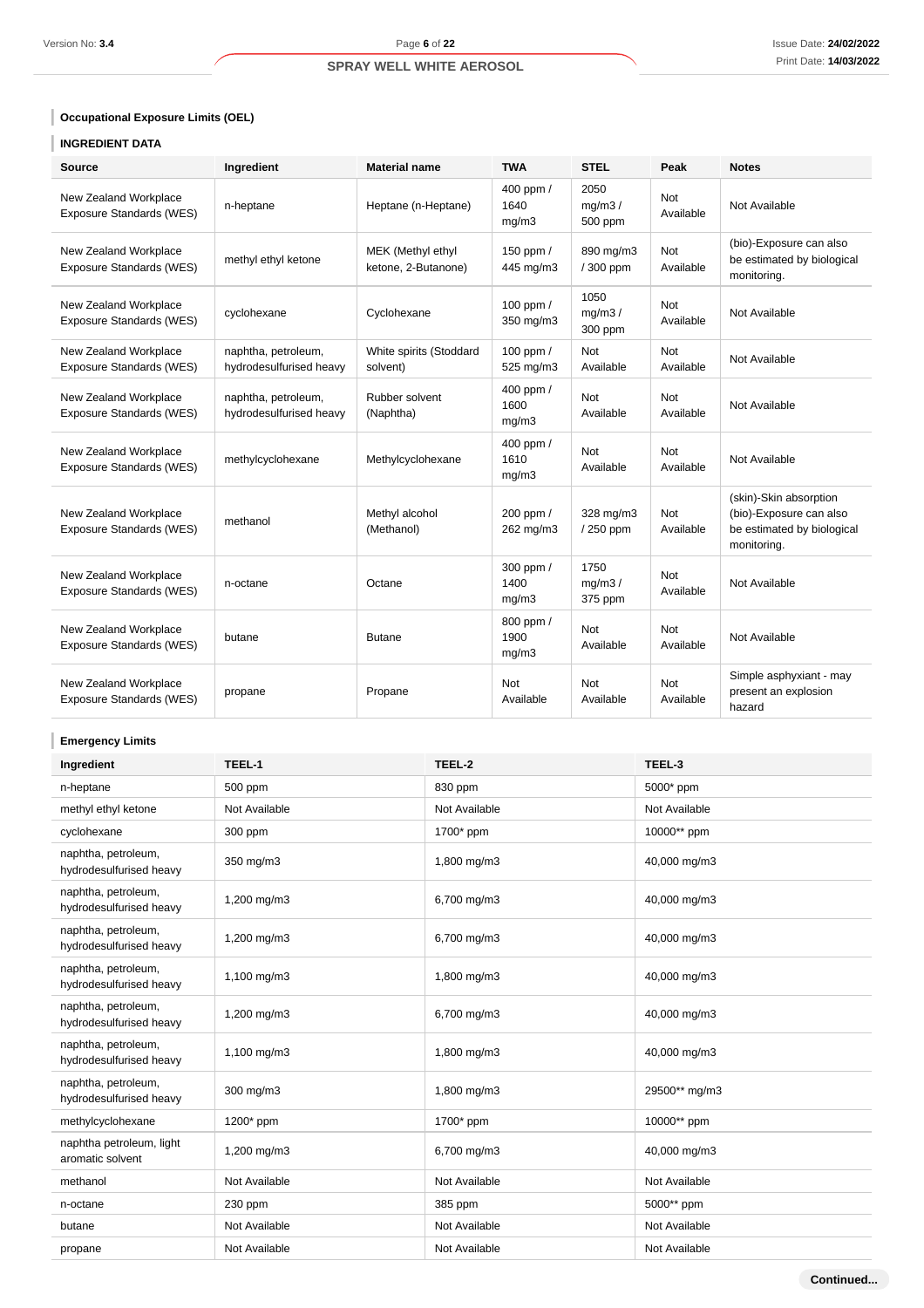| Ingredient                                     | <b>Original IDLH</b>                 | <b>Revised IDLH</b> |
|------------------------------------------------|--------------------------------------|---------------------|
| n-heptane                                      | 750 ppm                              | Not Available       |
| methyl ethyl ketone                            | 3,000 ppm                            | Not Available       |
| cyclohexane                                    | 1,300 ppm                            | Not Available       |
| naphtha, petroleum,<br>hydrodesulfurised heavy | 20,000 mg/m3 / 1,100 ppm / 1,000 ppm | Not Available       |
| methylcyclohexane                              | 1,200 ppm                            | Not Available       |
| naphtha petroleum, light<br>aromatic solvent   | Not Available                        | Not Available       |
| methanol                                       | 6,000 ppm                            | Not Available       |
| n-octane                                       | $1,000$ ppm                          | Not Available       |
| butane                                         | Not Available                        | 1,600 ppm           |
| propane                                        | 2,100 ppm                            | Not Available       |
| Chlorinated paraffins,<br>C14-C17              | Not Available                        | Not Available       |

### **Occupational Exposure Banding**

| Ingredient                                   | <b>Occupational Exposure Band Rating</b>                                                                                                                                                                                                                                                                                                                                 | <b>Occupational Exposure Band Limit</b> |  |
|----------------------------------------------|--------------------------------------------------------------------------------------------------------------------------------------------------------------------------------------------------------------------------------------------------------------------------------------------------------------------------------------------------------------------------|-----------------------------------------|--|
| naphtha petroleum, light<br>aromatic solvent |                                                                                                                                                                                                                                                                                                                                                                          | $\leq 0.1$ ppm                          |  |
| Notes:                                       | Occupational exposure banding is a process of assigning chemicals into specific categories or bands based on a chemical's<br>potency and the adverse health outcomes associated with exposure. The output of this process is an occupational exposure<br>band (OEB), which corresponds to a range of exposure concentrations that are expected to protect worker health. |                                         |  |

#### **Exposure controls**

| Version No: 3.4                                | Page 7 of 22                                                                                                                                                                                                                                                                                                                                                                                                                                                                                                                                                                                                                                                                                                                                                                                                                                                                                                                                                                                                     |                                         | Issue Date: 24/02/20: |
|------------------------------------------------|------------------------------------------------------------------------------------------------------------------------------------------------------------------------------------------------------------------------------------------------------------------------------------------------------------------------------------------------------------------------------------------------------------------------------------------------------------------------------------------------------------------------------------------------------------------------------------------------------------------------------------------------------------------------------------------------------------------------------------------------------------------------------------------------------------------------------------------------------------------------------------------------------------------------------------------------------------------------------------------------------------------|-----------------------------------------|-----------------------|
|                                                | <b>SPRAY WELL WHITE AEROSOL</b>                                                                                                                                                                                                                                                                                                                                                                                                                                                                                                                                                                                                                                                                                                                                                                                                                                                                                                                                                                                  |                                         | Print Date: 14/03/20: |
|                                                |                                                                                                                                                                                                                                                                                                                                                                                                                                                                                                                                                                                                                                                                                                                                                                                                                                                                                                                                                                                                                  |                                         |                       |
| Ingredient                                     | <b>Original IDLH</b>                                                                                                                                                                                                                                                                                                                                                                                                                                                                                                                                                                                                                                                                                                                                                                                                                                                                                                                                                                                             | <b>Revised IDLH</b>                     |                       |
| n-heptane                                      | 750 ppm                                                                                                                                                                                                                                                                                                                                                                                                                                                                                                                                                                                                                                                                                                                                                                                                                                                                                                                                                                                                          |                                         | Not Available         |
| methyl ethyl ketone                            | 3,000 ppm                                                                                                                                                                                                                                                                                                                                                                                                                                                                                                                                                                                                                                                                                                                                                                                                                                                                                                                                                                                                        |                                         | Not Available         |
| cyclohexane                                    | 1,300 ppm                                                                                                                                                                                                                                                                                                                                                                                                                                                                                                                                                                                                                                                                                                                                                                                                                                                                                                                                                                                                        |                                         | Not Available         |
| naphtha, petroleum,<br>hydrodesulfurised heavy | 20,000 mg/m3 / 1,100 ppm / 1,000 ppm                                                                                                                                                                                                                                                                                                                                                                                                                                                                                                                                                                                                                                                                                                                                                                                                                                                                                                                                                                             |                                         | Not Available         |
| methylcyclohexane                              | 1,200 ppm                                                                                                                                                                                                                                                                                                                                                                                                                                                                                                                                                                                                                                                                                                                                                                                                                                                                                                                                                                                                        |                                         | Not Available         |
| naphtha petroleum, light<br>aromatic solvent   | Not Available                                                                                                                                                                                                                                                                                                                                                                                                                                                                                                                                                                                                                                                                                                                                                                                                                                                                                                                                                                                                    |                                         | Not Available         |
| methanol                                       | 6,000 ppm                                                                                                                                                                                                                                                                                                                                                                                                                                                                                                                                                                                                                                                                                                                                                                                                                                                                                                                                                                                                        |                                         | Not Available         |
| n-octane                                       | 1,000 ppm                                                                                                                                                                                                                                                                                                                                                                                                                                                                                                                                                                                                                                                                                                                                                                                                                                                                                                                                                                                                        |                                         | Not Available         |
| butane                                         | Not Available                                                                                                                                                                                                                                                                                                                                                                                                                                                                                                                                                                                                                                                                                                                                                                                                                                                                                                                                                                                                    |                                         | 1,600 ppm             |
| propane                                        | 2,100 ppm                                                                                                                                                                                                                                                                                                                                                                                                                                                                                                                                                                                                                                                                                                                                                                                                                                                                                                                                                                                                        |                                         | Not Available         |
| Chlorinated paraffins,<br>C14-C17              | Not Available                                                                                                                                                                                                                                                                                                                                                                                                                                                                                                                                                                                                                                                                                                                                                                                                                                                                                                                                                                                                    |                                         | Not Available         |
| <b>Occupational Exposure Banding</b>           |                                                                                                                                                                                                                                                                                                                                                                                                                                                                                                                                                                                                                                                                                                                                                                                                                                                                                                                                                                                                                  |                                         |                       |
| Ingredient                                     | <b>Occupational Exposure Band Rating</b>                                                                                                                                                                                                                                                                                                                                                                                                                                                                                                                                                                                                                                                                                                                                                                                                                                                                                                                                                                         | <b>Occupational Exposure Band Limit</b> |                       |
| naphtha petroleum, light<br>aromatic solvent   | Е                                                                                                                                                                                                                                                                                                                                                                                                                                                                                                                                                                                                                                                                                                                                                                                                                                                                                                                                                                                                                | $\leq 0.1$ ppm                          |                       |
| Notes:                                         | Occupational exposure banding is a process of assigning chemicals into specific categories or bands based on a chemical's<br>potency and the adverse health outcomes associated with exposure. The output of this process is an occupational exposure<br>band (OEB), which corresponds to a range of exposure concentrations that are expected to protect worker health.                                                                                                                                                                                                                                                                                                                                                                                                                                                                                                                                                                                                                                         |                                         |                       |
| <b>Exposure controls</b>                       |                                                                                                                                                                                                                                                                                                                                                                                                                                                                                                                                                                                                                                                                                                                                                                                                                                                                                                                                                                                                                  |                                         |                       |
| Appropriate engineering<br>controls            | Engineering controls are used to remove a hazard or place a barrier between the worker and the hazard. Well-designed<br>engineering controls can be highly effective in protecting workers and will typically be independent of worker interactions to<br>provide this high level of protection.<br>The basic types of engineering controls are:<br>Process controls which involve changing the way a job activity or process is done to reduce the risk.<br>Enclosure and/or isolation of emission source which keeps a selected hazard "physically" away from the worker and ventilation<br>that strategically "adds" and "removes" air in the work environment.<br>Articles or manufactured items, in their original condition, generally don't require engineering controls during handling or in<br>normal use.<br>Exceptions may arise following extensive use and subsequent wear, during recycling or disposal operations where substances,<br>found in the article, may be released to the environment. |                                         |                       |
| <b>Personal protection</b>                     |                                                                                                                                                                                                                                                                                                                                                                                                                                                                                                                                                                                                                                                                                                                                                                                                                                                                                                                                                                                                                  |                                         |                       |
| Eye and face protection                        | Safety glasses with side shields.<br>Chemical goggles.<br>Contact lenses may pose a special hazard; soft contact lenses may absorb and concentrate irritants. A written policy<br>document, describing the wearing of lenses or restrictions on use, should be created for each workplace or task.<br>Close fitting gas tight goggles<br><b>DO NOT</b> wear contact lenses.<br>Contact lenses may pose a special hazard; soft contact lenses may absorb and concentrate irritants. A written policy<br>document, describing the wearing of lens or restrictions on use, should be created for each workplace or task. This should<br>include a review of lens absorption and adsorption for the class of chemicals in use and an account of injury experience.<br>Medical and first-aid personnel should be trained in their removal and suitable equipment should be readily available.<br>No special equipment required due to the physical form of the product.                                               |                                         |                       |
| <b>Skin protection</b>                         | See Hand protection below                                                                                                                                                                                                                                                                                                                                                                                                                                                                                                                                                                                                                                                                                                                                                                                                                                                                                                                                                                                        |                                         |                       |
| Hands/feet protection                          | No special equipment needed when handling small quantities.<br>OTHERWISE:<br>For potentially moderate exposures:<br>▶ Wear general protective gloves, eg. light weight rubber gloves.<br>For potentially heavy exposures:<br>▶ Wear chemical protective gloves, eg. PVC. and safety footwear.<br>No special equipment required due to the physical form of the product.                                                                                                                                                                                                                                                                                                                                                                                                                                                                                                                                                                                                                                          |                                         |                       |
| <b>Body protection</b>                         | See Other protection below                                                                                                                                                                                                                                                                                                                                                                                                                                                                                                                                                                                                                                                                                                                                                                                                                                                                                                                                                                                       |                                         |                       |
|                                                |                                                                                                                                                                                                                                                                                                                                                                                                                                                                                                                                                                                                                                                                                                                                                                                                                                                                                                                                                                                                                  |                                         |                       |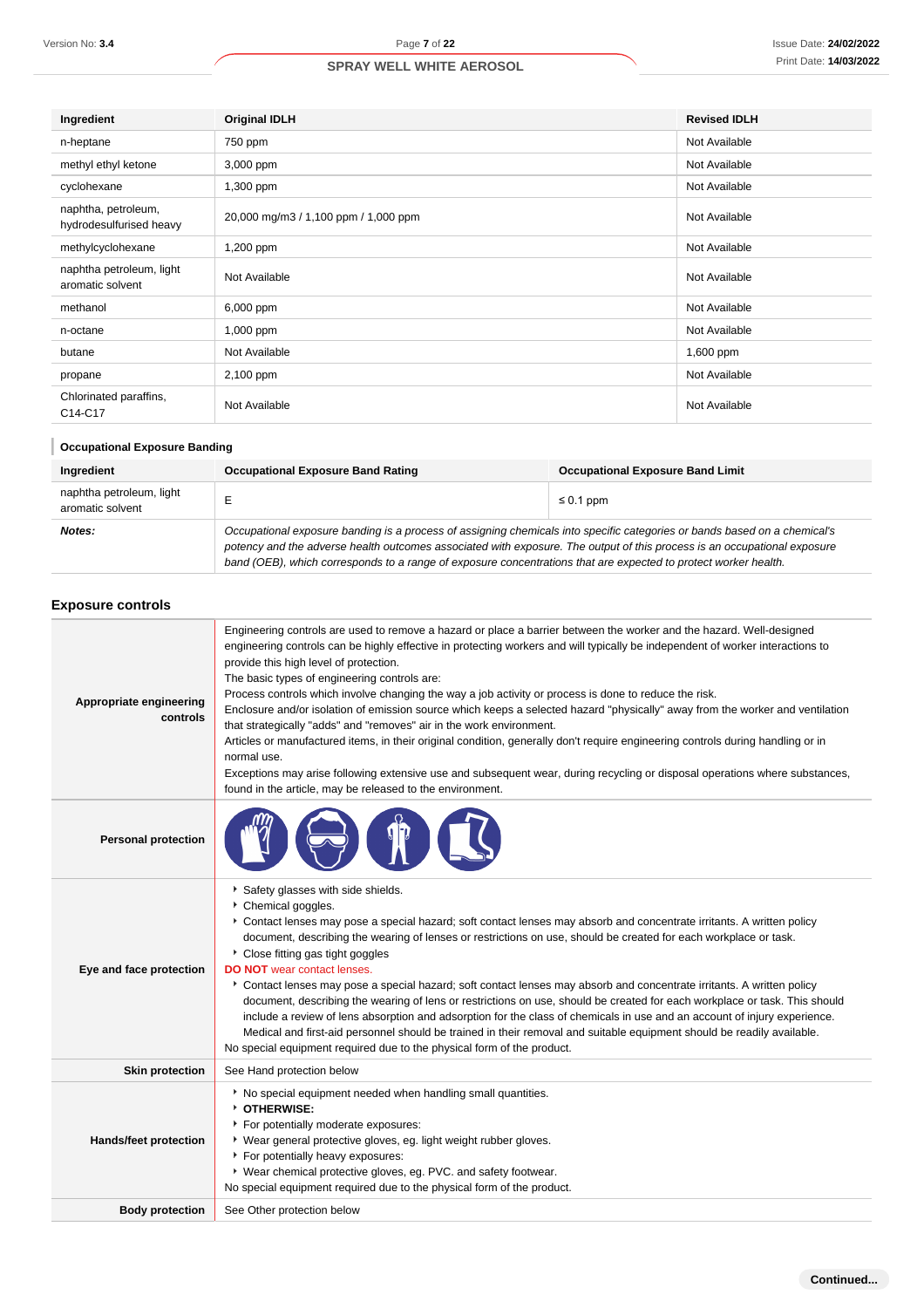| Other protection | Employees working with confirmed human carcinogens should be provided with, and be required to wear, clean, full body<br>protective clothing (smocks, coveralls, or long-sleeved shirt and pants), shoe covers and gloves prior to entering the<br>regulated area. [AS/NZS ISO 6529:2006 or national equivalent]<br>Employees engaged in handling operations involving carcinogens should be provided with, and required to wear and use<br>half-face filter-type respirators with filters for dusts, mists and fumes, or air purifying canisters or cartridges. A respirator<br>affording higher levels of protection may be substituted. [AS/NZS 1715 or national equivalent]<br>Emergency deluge showers and eyewash fountains, supplied with potable water, should be located near, within sight of, and<br>on the same level with locations where direct exposure is likely.<br>Prior to each exit from an area containing confirmed human carcinogens, employees should be required to remove and leave<br>protective clothing and equipment at the point of exit and at the last exit of the day, to place used clothing and equipment in<br>impervious containers at the point of exit for purposes of decontamination or disposal. The contents of such impervious<br>containers must be identified with suitable labels. For maintenance and decontamination activities, authorized employees<br>entering the area should be provided with and required to wear clean, impervious garments, including gloves, boots and<br>continuous-air supplied hood.<br>▶ Prior to removing protective garments the employee should undergo decontamination and be required to shower upon<br>removal of the garments and hood.<br>The clothing worn by process operators insulated from earth may develop static charges far higher (up to 100 times) than the<br>minimum ignition energies for various flammable gas-air mixtures. This holds true for a wide range of clothing materials<br>including cotton. |
|------------------|----------------------------------------------------------------------------------------------------------------------------------------------------------------------------------------------------------------------------------------------------------------------------------------------------------------------------------------------------------------------------------------------------------------------------------------------------------------------------------------------------------------------------------------------------------------------------------------------------------------------------------------------------------------------------------------------------------------------------------------------------------------------------------------------------------------------------------------------------------------------------------------------------------------------------------------------------------------------------------------------------------------------------------------------------------------------------------------------------------------------------------------------------------------------------------------------------------------------------------------------------------------------------------------------------------------------------------------------------------------------------------------------------------------------------------------------------------------------------------------------------------------------------------------------------------------------------------------------------------------------------------------------------------------------------------------------------------------------------------------------------------------------------------------------------------------------------------------------------------------------------------------------------------------------------------------------------------------------------------------------------------------|
|                  | Avoid dangerous levels of charge by ensuring a low resistivity of the surface material worn outermost.                                                                                                                                                                                                                                                                                                                                                                                                                                                                                                                                                                                                                                                                                                                                                                                                                                                                                                                                                                                                                                                                                                                                                                                                                                                                                                                                                                                                                                                                                                                                                                                                                                                                                                                                                                                                                                                                                                         |
|                  | <b>BRETHERICK: Handbook of Reactive Chemical Hazards.</b>                                                                                                                                                                                                                                                                                                                                                                                                                                                                                                                                                                                                                                                                                                                                                                                                                                                                                                                                                                                                                                                                                                                                                                                                                                                                                                                                                                                                                                                                                                                                                                                                                                                                                                                                                                                                                                                                                                                                                      |
|                  | No special equipment needed when handling small quantities.<br><b>OTHERWISE:</b>                                                                                                                                                                                                                                                                                                                                                                                                                                                                                                                                                                                                                                                                                                                                                                                                                                                                                                                                                                                                                                                                                                                                                                                                                                                                                                                                                                                                                                                                                                                                                                                                                                                                                                                                                                                                                                                                                                                               |
|                  | • Overalls.                                                                                                                                                                                                                                                                                                                                                                                                                                                                                                                                                                                                                                                                                                                                                                                                                                                                                                                                                                                                                                                                                                                                                                                                                                                                                                                                                                                                                                                                                                                                                                                                                                                                                                                                                                                                                                                                                                                                                                                                    |
|                  | Skin cleansing cream.                                                                                                                                                                                                                                                                                                                                                                                                                                                                                                                                                                                                                                                                                                                                                                                                                                                                                                                                                                                                                                                                                                                                                                                                                                                                                                                                                                                                                                                                                                                                                                                                                                                                                                                                                                                                                                                                                                                                                                                          |
|                  | ▶ Eyewash unit.                                                                                                                                                                                                                                                                                                                                                                                                                                                                                                                                                                                                                                                                                                                                                                                                                                                                                                                                                                                                                                                                                                                                                                                                                                                                                                                                                                                                                                                                                                                                                                                                                                                                                                                                                                                                                                                                                                                                                                                                |
|                  | No special equipment required due to the physical form of the product.                                                                                                                                                                                                                                                                                                                                                                                                                                                                                                                                                                                                                                                                                                                                                                                                                                                                                                                                                                                                                                                                                                                                                                                                                                                                                                                                                                                                                                                                                                                                                                                                                                                                                                                                                                                                                                                                                                                                         |

### **Recommended material(s)**

#### **GLOVE SELECTION INDEX** ı

Glove selection is based on a modified presentation of the:

**"Forsberg Clothing Performance Index".**

The effect(s) of the following substance(s) are taken into account in the **computer-generated** selection: SPRAY WELL WHITE AEROSOL

| <b>Material</b>       | CPI |
|-----------------------|-----|
| <b>BUTYL</b>          | C   |
| <b>BUTYL/NEOPRENE</b> | C   |
| <b>HYPALON</b>        | C   |
| NAT+NEOPR+NITRILE     | С   |
| <b>NATURAL RUBBER</b> | C   |
| NATURAL+NEOPRENE      | C   |
| <b>NEOPRENE</b>       | С   |
| NEOPRENE/NATURAL      | C   |
| <b>NITRILE</b>        | С   |
| NITRILE+PVC           | C   |
| PE/EVAL/PE            | C   |
| <b>PVA</b>            | C   |
| <b>PVC</b>            | C   |
| PVDC/PE/PVDC          | C   |
| SARANEX-23            | C   |
| SARANEX-23 2-PLY      | C   |
| <b>TEFLON</b>         | C   |
| <b>VITON</b>          | С   |
| VITON/NEOPRENE        | C   |

\* CPI - Chemwatch Performance Index

A: Best Selection

B: Satisfactory; may degrade after 4 hours continuous immersion

C: Poor to Dangerous Choice for other than short term immersion

**NOTE**: As a series of factors will influence the actual performance of the glove,

a final selection must be based on detailed observation. -

#### **Respiratory protection**

Respiratory protection not normally required due to the physical form of the product.

Generally not applicable.

Aerosols, in common with most vapours/ mists, should never be used in confined spaces without adequate ventilation. Aerosols, containing agents designed to enhance or mask smell, have triggered allergic reactions in predisposed individuals.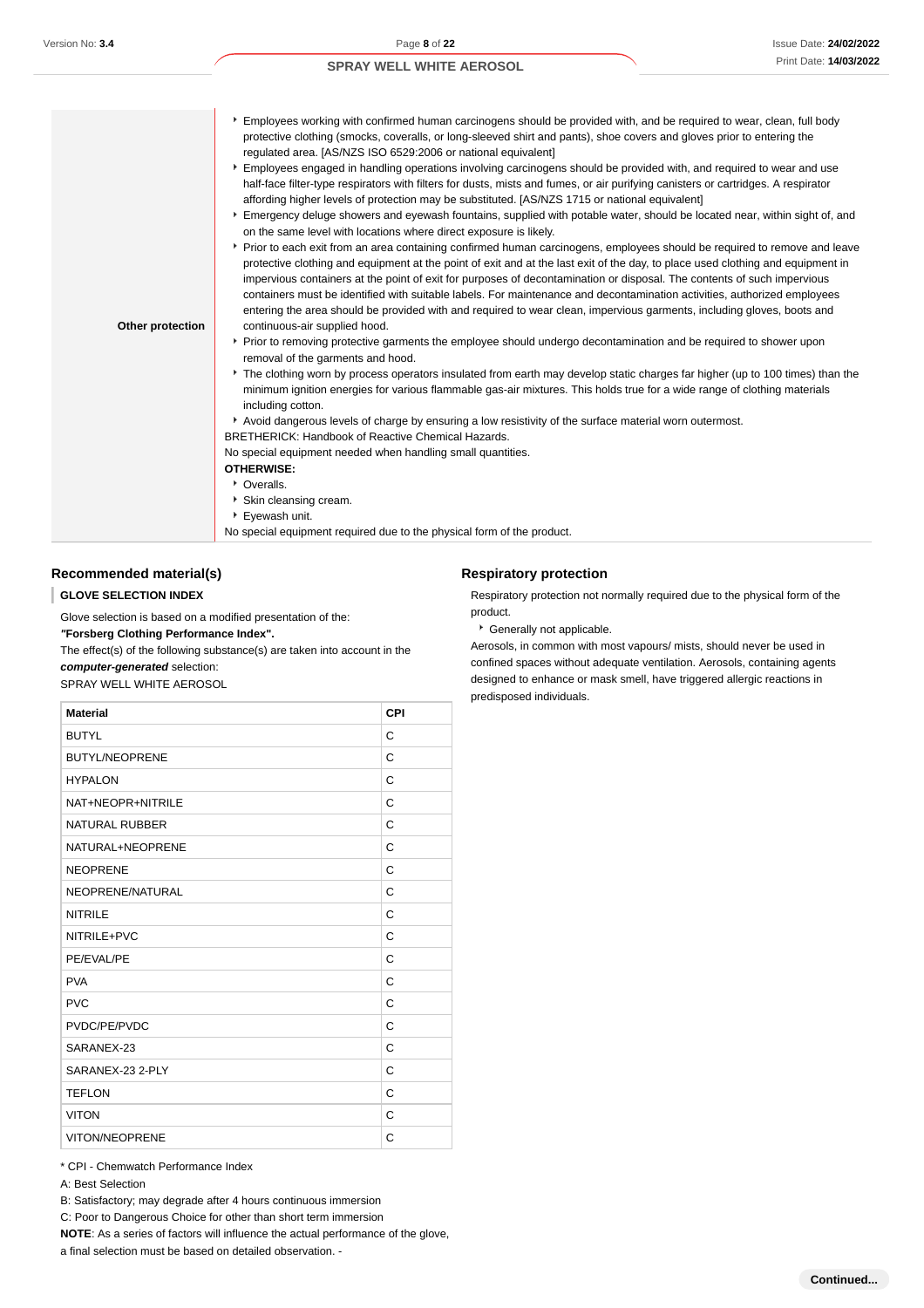\* Where the glove is to be used on a short term, casual or infrequent basis, factors such as "feel" or convenience (e.g. disposability), may dictate a choice of gloves which might otherwise be unsuitable following long-term or frequent use. A qualified practitioner should be consulted.

### **SECTION 9 Physical and chemical properties**

#### **Information on basic physical and chemical properties**

| Appearance                                      | Aerosol, white colour    |                                                   |                |  |
|-------------------------------------------------|--------------------------|---------------------------------------------------|----------------|--|
|                                                 |                          |                                                   |                |  |
| <b>Physical state</b>                           | article                  | Relative density (Water =<br>1)                   | 0.76           |  |
| Odour                                           | Not Available            | <b>Partition coefficient</b><br>n-octanol / water | Not Available  |  |
| <b>Odour threshold</b>                          | Not Available            | Auto-ignition temperature<br>$(^{\circ}C)$        | 431            |  |
| pH (as supplied)                                | Not Applicable           | Decomposition<br>temperature                      | Not Available  |  |
| Melting point / freezing<br>point $(^{\circ}C)$ | Not Available            | Viscosity (cSt)                                   | Not Available  |  |
| Initial boiling point and<br>boiling range (°C) | Not Available            | Molecular weight (g/mol)                          | Not Available  |  |
| Flash point (°C)                                | $-81$                    | <b>Taste</b>                                      | Not Available  |  |
| <b>Evaporation rate</b>                         | Not Available            | <b>Explosive properties</b>                       | Not Available  |  |
| Flammability                                    | <b>HIGHLY FLAMMABLE.</b> | <b>Oxidising properties</b>                       | Not Available  |  |
| <b>Upper Explosive Limit (%)</b>                | 10                       | <b>Surface Tension (dyn/cm</b><br>or mN/m)        | Not Available  |  |
| Lower Explosive Limit (%)                       | 1.5                      | <b>Volatile Component (%vol)</b>                  | Not Available  |  |
| Vapour pressure (kPa)                           | Not Available            | Gas group                                         | Not Available  |  |
| Solubility in water                             | Immiscible               | pH as a solution (Not<br>Available%)              | Not Applicable |  |
| Vapour density (Air = 1)                        | Not Available            | VOC g/L                                           | Not Available  |  |

### **SECTION 10 Stability and reactivity**

| Reactivity                                 | See section 7                                                                                                                    |
|--------------------------------------------|----------------------------------------------------------------------------------------------------------------------------------|
| <b>Chemical stability</b>                  | Elevated temperatures.<br>Presence of open flame.<br>▶ Product is considered stable.<br>Hazardous polymerisation will not occur. |
| Possibility of hazardous<br>reactions      | See section 7                                                                                                                    |
| <b>Conditions to avoid</b>                 | See section 7                                                                                                                    |
| Incompatible materials                     | See section 7                                                                                                                    |
| <b>Hazardous decomposition</b><br>products | See section 5                                                                                                                    |

### **SECTION 11 Toxicological information**

### **Information on toxicological effects**

| <b>Inhaled</b> | The material can cause respiratory irritation in some persons. The body's response to such irritation can cause further lung<br>damage.<br>Inhalation of vapours may cause drowsiness and dizziness. This may be accompanied by sleepiness, reduced alertness, loss of<br>reflexes, lack of co-ordination, and vertigo.<br>Isobutane produces a dose dependent action and at high concentrations may cause numbness, suffocation, exhilaration,<br>dizziness, headache, nausea, confusion, incoordination and unconsciousness in severe cases.<br>The paraffin gases are practically not harmful at low doses. Higher doses may produce reversible brain and nerve depression<br>and irritation.<br>The vapour is discomforting<br><b>WARNING:</b> Intentional misuse by concentrating/inhaling contents may be lethal. |
|----------------|-------------------------------------------------------------------------------------------------------------------------------------------------------------------------------------------------------------------------------------------------------------------------------------------------------------------------------------------------------------------------------------------------------------------------------------------------------------------------------------------------------------------------------------------------------------------------------------------------------------------------------------------------------------------------------------------------------------------------------------------------------------------------------------------------------------------------|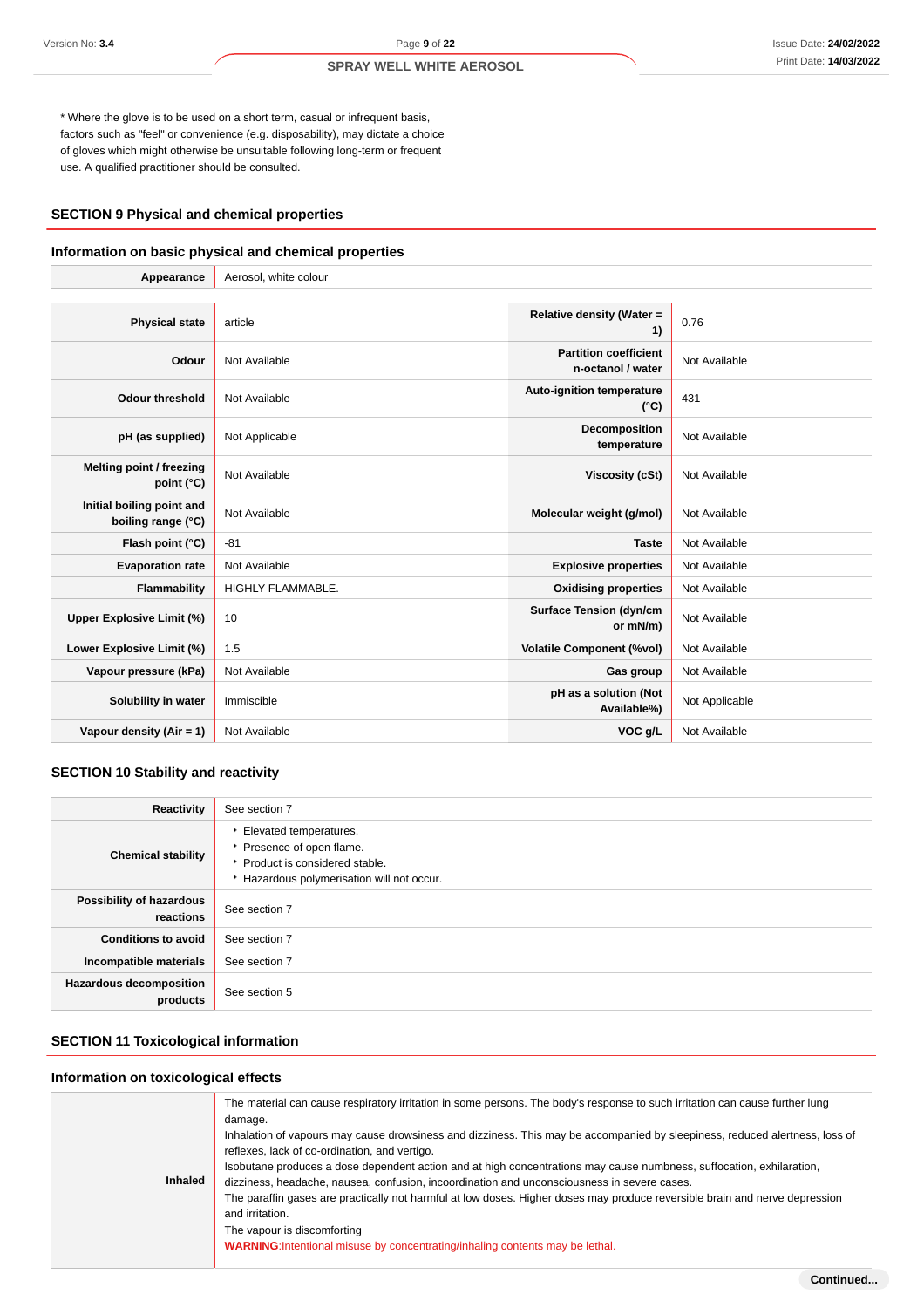|                     | Inhalation of high concentrations of gas/vapour causes lung irritation with coughing and nausea, central nervous depression with<br>headache and dizziness, slowing of reflexes, fatigue and inco-ordination.<br>Central nervous system (CNS) depression may include general discomfort, symptoms of giddiness, headache, dizziness,<br>nausea, anaesthetic effects, slowed reaction time, slurred speech and may progress to unconsciousness. Serious poisonings<br>may result in respiratory depression and may be fatal.<br>On exposure to mixed trimethylbenzenes, some people may become nervous, tensed, anxious and have difficult breathing.<br>There may be a reduction red blood cells and bleeding abnormalities. There may also be drowsiness.<br>Inhalation, by humans, of 1000 parts per million (0.1%) heptanes for 6 minutes was associated with slight dizziness; inhalation of<br>higher concentrations for shorter periods, resulted in vertigo and inco-ordination, and hilarity. Central nervous system<br>involvement occurs very early, even before mucous membrane irritation. Animal testing showed exposure to 1.5-2% for 30<br>minutes may be fatal. Brief exposure (4 minutes) to 0.5% caused nausea, loss of appetite, and a "gasoline taste" that persisted<br>for several hours after exposure ended.                                                                                                                                                                                                                                                                                                                                                                                                                                                                                                                                                                                                                                                                                                                                                                                                                                                                                                         |
|---------------------|----------------------------------------------------------------------------------------------------------------------------------------------------------------------------------------------------------------------------------------------------------------------------------------------------------------------------------------------------------------------------------------------------------------------------------------------------------------------------------------------------------------------------------------------------------------------------------------------------------------------------------------------------------------------------------------------------------------------------------------------------------------------------------------------------------------------------------------------------------------------------------------------------------------------------------------------------------------------------------------------------------------------------------------------------------------------------------------------------------------------------------------------------------------------------------------------------------------------------------------------------------------------------------------------------------------------------------------------------------------------------------------------------------------------------------------------------------------------------------------------------------------------------------------------------------------------------------------------------------------------------------------------------------------------------------------------------------------------------------------------------------------------------------------------------------------------------------------------------------------------------------------------------------------------------------------------------------------------------------------------------------------------------------------------------------------------------------------------------------------------------------------------------------------------------------------------------------------------------------------------|
|                     | Material is highly volatile and may quickly form a concentrated atmosphere in confined or unventilated areas. The vapour may<br>displace and replace air in breathing zone, acting as a simple asphyxiant. This may happen with little warning of overexposure.<br>The acute toxicity of inhaled alkylbenzene is best described by central nervous system depression. These compounds may also<br>act as general anaesthetics. Whole body symptoms of poisoning include light-headedness, nervousness, apprehension, a feeling<br>of well-being, confusion, dizziness, drowsiness, ringing in the ears, blurred or double vision, vomiting and sensations of heat, cold<br>or numbness, twitching, tremors, convulsions, unconsciousness, depression of breathing, and arrest. Heart stoppage may result<br>from cardiovascular collapse.<br>Acute exposure of humans to high concentrations of methyl ethyl ketone produces irritation to the eyes, nose and throat. Acute<br>exposure by inhalation also causes nervous system depression, headache, and nausea. High vapour levels are easily detected<br>due to odour, however odour fatigue may occur, with loss of warning of exposure.<br>Rabbits survived 8 hour exposures to cyclohexane at 18500 ppm but 26600 ppm was lethal after 1 hour exposure. A<br>concentration of 12600 ppm produced severe weakness, unconsciousness, increased breathing and convulsions while 3330 ppm<br>failed to elicit an effect. 300 ppm is reported to be irritating to human eyes and mucous membranes.<br>Exposure to hydrocarbons may result in irregularity of heart beat. Symptoms of moderate poisoning may include dizziness,<br>headache, nausea.<br>Inhalation of vapours or aerosols (mists, fumes), generated by the material during the course of normal handling, may be<br>damaging to the health of the individual.<br>If exposure to highly concentrated atmosphere of gas is prolonged this may lead to narcosis, unconsciousness, even coma and<br>unless resuscitated - death.                                                                                                                                                                                                |
| Ingestion           | Not normally a hazard due to physical form of product.<br>Considered an unlikely route of entry in commercial/industrial environments<br>Central nervous system (CNS) depression may include general discomfort, symptoms of giddiness, headache, dizziness,<br>nausea, anaesthetic effects, slowed reaction time, slurred speech and may progress to unconsciousness. Serious poisonings<br>may result in respiratory depression and may be fatal.                                                                                                                                                                                                                                                                                                                                                                                                                                                                                                                                                                                                                                                                                                                                                                                                                                                                                                                                                                                                                                                                                                                                                                                                                                                                                                                                                                                                                                                                                                                                                                                                                                                                                                                                                                                          |
| <b>Skin Contact</b> | Skin contact is not thought to have harmful health effects (as classified under EC Directives); the material may still produce<br>health damage following entry through wounds, lesions or abrasions.<br>There is some evidence to suggest that this material can cause inflammation of the skin on contact in some persons.<br>In humans exposed to methyl ethyl ketone, skin inflammation has been reported. Animal testing has shown methyl ethyl ketone<br>to have high acute toxicity from skin exposure.<br>Spray mist may produce discomfort<br>Open cuts, abraded or irritated skin should not be exposed to this material<br>Entry into the blood-stream, through, for example, cuts, abrasions or lesions, may produce systemic injury with harmful effects.<br>Examine the skin prior to the use of the material and ensure that any external damage is suitably protected.                                                                                                                                                                                                                                                                                                                                                                                                                                                                                                                                                                                                                                                                                                                                                                                                                                                                                                                                                                                                                                                                                                                                                                                                                                                                                                                                                       |
| Eye                 | This material can cause eye irritation and damage in some persons. Not considered to be a risk because of the extreme volatility<br>of the gas.                                                                                                                                                                                                                                                                                                                                                                                                                                                                                                                                                                                                                                                                                                                                                                                                                                                                                                                                                                                                                                                                                                                                                                                                                                                                                                                                                                                                                                                                                                                                                                                                                                                                                                                                                                                                                                                                                                                                                                                                                                                                                              |
| Chronic             | Long-term exposure to respiratory irritants may result in airways disease, involving difficulty breathing and related whole-body<br>problems.<br>There is ample evidence that this material can be regarded as being able to cause cancer in humans based on experiments and<br>other information.<br>There is ample evidence to presume that exposure to this material can cause genetic defects that can be inherited.<br>Based on experiments and other information, there is ample evidence to presume that exposure to this material can cause<br>genetic defects that can be inherited.<br>Toxic: danger of serious damage to health by prolonged exposure through inhalation, in contact with skin and if swallowed.<br>This material can cause serious damage if one is exposed to it for long periods. It can be assumed that it contains a substance<br>which can produce severe defects.<br>Ample evidence exists, from results in experimentation, that developmental disorders are directly caused by human exposure to<br>the material.<br>Substance accumulation, in the human body, may occur and may cause some concern following repeated or long-term<br>occupational exposure.<br>Constant or exposure over long periods to mixed hydrocarbons may produce stupor with dizziness, weakness and visual<br>disturbance, weight loss and anaemia, and reduced liver and kidney function. Skin exposure may result in drying and cracking<br>and redness of the skin.<br>Main route of exposure to the gas in the workplace is by inhalation.<br>Animal testing shows that methyl ethyl ketone may have slight effects on the nervous system, liver, kidney and respiratory<br>system; there may also be developmental effects and an increase in birth defects. However, there is limited information available<br>on the long-term effects of methyl ethyl ketone in humans, and no information is available on whether it causes developmental or<br>reproductive toxicity or cancer. It is generally considered to have low toxicity, but it is often used in combination with other<br>solvents, and the toxic effects of the mixture may be greater than with either solvent alone. Combinations of n-hexane or methyl |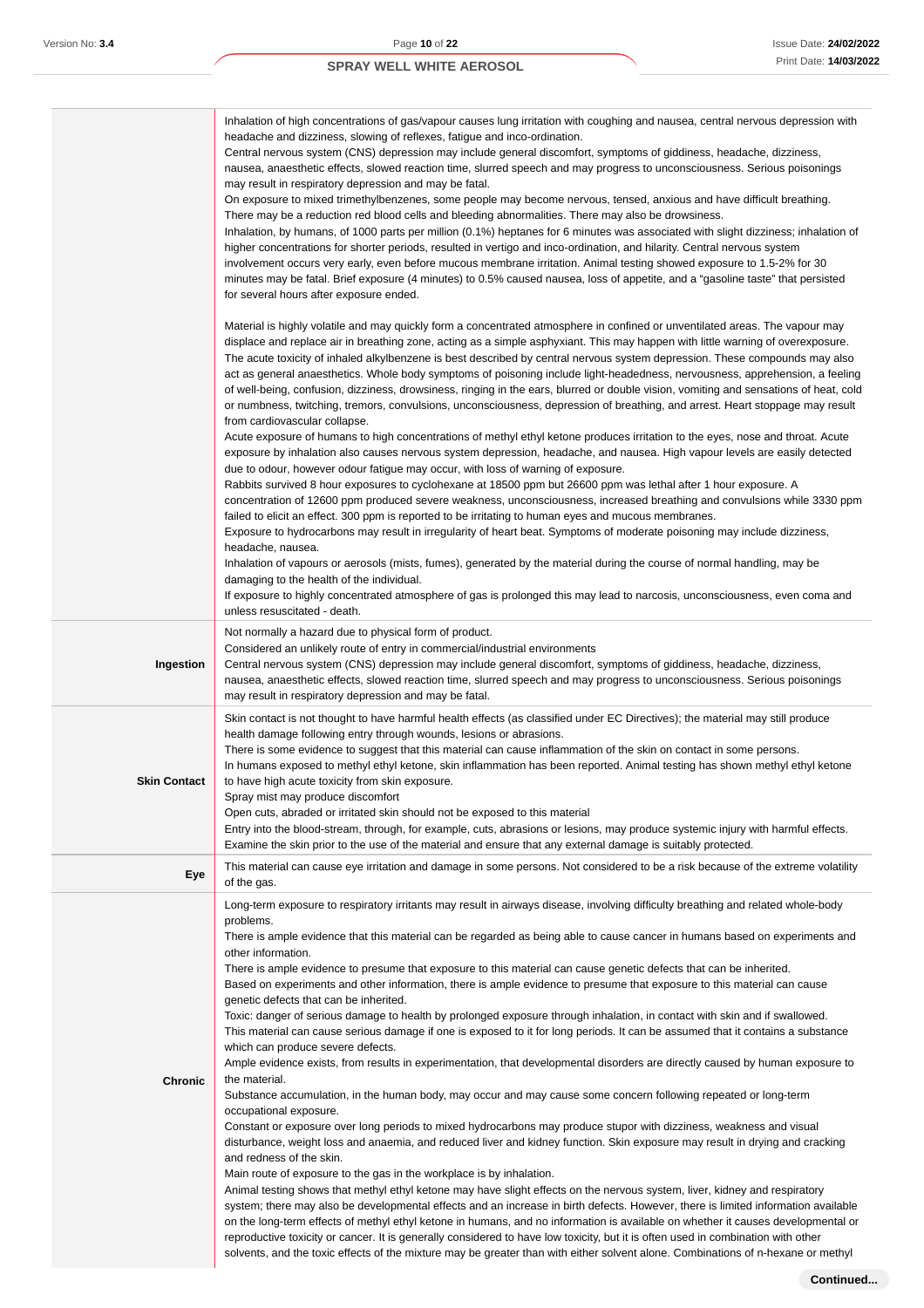| Version No: 3.4                           | Page 11 of 22                                                                                                                                                                                                                                                             | <b>Issue Date: 24/02/202</b>                         |  |
|-------------------------------------------|---------------------------------------------------------------------------------------------------------------------------------------------------------------------------------------------------------------------------------------------------------------------------|------------------------------------------------------|--|
|                                           | <b>SPRAY WELL WHITE AEROSOL</b>                                                                                                                                                                                                                                           | Print Date: 14/03/202                                |  |
|                                           | n-butyl ketone with methyl ethyl ketone may increase the rate of peripheral neuropathy, a progressive disorder of the nerves of<br>the extremities.<br>Chronic solvent inhalation exposures may result in nervous system impairment and liver and blood changes. [PATTYS] |                                                      |  |
|                                           |                                                                                                                                                                                                                                                                           |                                                      |  |
| <b>SPRAY WELL WHITE</b><br><b>AEROSOL</b> | <b>TOXICITY</b><br>Not Available                                                                                                                                                                                                                                          | <b>IRRITATION</b><br>Not Available                   |  |
|                                           | <b>TOXICITY</b>                                                                                                                                                                                                                                                           | <b>IRRITATION</b>                                    |  |
|                                           | Dermal (rabbit) LD50: >2000 mg/kg[1]                                                                                                                                                                                                                                      | Eye: no adverse effect observed (not irritating)[1]  |  |
| n-heptane                                 | Inhalation(Rat) LC50; >29.29 mg/l4h <sup>[1]</sup>                                                                                                                                                                                                                        | Skin: no adverse effect observed (not irritating)[1] |  |
|                                           | Oral (Rat) LD50; >5000 mg/kg[1]                                                                                                                                                                                                                                           |                                                      |  |
|                                           | <b>TOXICITY</b>                                                                                                                                                                                                                                                           | <b>IRRITATION</b>                                    |  |
|                                           | Dermal (rabbit) LD50: 6480 mg/kg <sup>[2]</sup>                                                                                                                                                                                                                           | Eye (human): 350 ppm -irritant                       |  |
| methyl ethyl ketone                       | Inhalation(Mouse) LC50; 32 mg/L4h <sup>[2]</sup>                                                                                                                                                                                                                          | Eye (rabbit): 80 mg - irritant                       |  |
|                                           | Oral (Rat) LD50; 2054 mg/kg[1]                                                                                                                                                                                                                                            | Skin (rabbit): 402 mg/24 hr - mild                   |  |
|                                           |                                                                                                                                                                                                                                                                           | Skin (rabbit):13.78mg/24 hr open                     |  |
|                                           | <b>TOXICITY</b>                                                                                                                                                                                                                                                           | <b>IRRITATION</b>                                    |  |
|                                           | Dermal (rabbit) LD50: >2000 mg/kg[1]                                                                                                                                                                                                                                      | Eye: no adverse effect observed (not irritating)[1]  |  |
| cyclohexane                               | Inhalation(Rat) LC50; $>5540$ ppm4h <sup>[1]</sup>                                                                                                                                                                                                                        | Skin(rabbit): 1548 mg/48hr - mild                    |  |
|                                           | Oral (Rat) LD50; 12705 mg/kg <sup>[2]</sup>                                                                                                                                                                                                                               | Skin: adverse effect observed (irritating)[1]        |  |
|                                           |                                                                                                                                                                                                                                                                           | Skin: no adverse effect observed (not irritating)[1] |  |
| naphtha, petroleum,                       | <b>TOXICITY</b>                                                                                                                                                                                                                                                           | <b>IRRITATION</b>                                    |  |
|                                           | Dermal (rabbit) LD50: >1900 mg/kg[1]                                                                                                                                                                                                                                      | Eye: no adverse effect observed (not irritating)[1]  |  |
| hydrodesulfurised heavy                   | Inhalation(Rat) LC50; $>1.58$ mg/l4h <sup>[1]</sup>                                                                                                                                                                                                                       | Skin: adverse effect observed (irritating)[1]        |  |
|                                           | Oral (Rat) LD50; >4500 mg/kg <sup>[1]</sup>                                                                                                                                                                                                                               | Skin: no adverse effect observed (not irritating)[1] |  |
|                                           | <b>TOXICITY</b>                                                                                                                                                                                                                                                           | <b>IRRITATION</b>                                    |  |
| methylcyclohexane                         | Dermal (rabbit) LD50: >2000 mg/kg <sup>[1]</sup>                                                                                                                                                                                                                          | Not Available                                        |  |
|                                           | Inhalation(Dog) LC50; >4.075 mg/l4h <sup>[1]</sup>                                                                                                                                                                                                                        |                                                      |  |
|                                           | Oral (Mouse) LD50; 2250 mg/kg <sup>[2]</sup>                                                                                                                                                                                                                              |                                                      |  |
|                                           | <b>TOXICITY</b>                                                                                                                                                                                                                                                           | <b>IRRITATION</b>                                    |  |
| naphtha petroleum, light                  | Dermal (rabbit) LD50: >1900 mg/kg[1]                                                                                                                                                                                                                                      | Eye: no adverse effect observed (not irritating)[1]  |  |
| aromatic solvent                          | Inhalation(Rat) LC50; $>4.42$ mg/L4h <sup>[1]</sup>                                                                                                                                                                                                                       | Skin: adverse effect observed (irritating)[1]        |  |
|                                           | Oral (Rat) LD50; >4500 mg/kg[1]                                                                                                                                                                                                                                           |                                                      |  |
|                                           | <b>TOXICITY</b>                                                                                                                                                                                                                                                           | <b>IRRITATION</b>                                    |  |
|                                           | Dermal (rabbit) LD50: 15800 mg/kg <sup>[2]</sup>                                                                                                                                                                                                                          | Eye (rabbit): 100 mg/24h-moderate                    |  |
| methanol                                  | Inhalation(Rat) LC50; 64000 ppm4h <sup>[2]</sup>                                                                                                                                                                                                                          | Eye (rabbit): 40 mg-moderate                         |  |
|                                           | Oral (Rat) LD50; 5628 mg/kg <sup>[2]</sup>                                                                                                                                                                                                                                | Eye: no adverse effect observed (not irritating)[1]  |  |
|                                           |                                                                                                                                                                                                                                                                           | Skin (rabbit): 20 mg/24 h-moderate                   |  |
|                                           |                                                                                                                                                                                                                                                                           | Skin: no adverse effect observed (not irritating)[1] |  |
|                                           | <b>TOXICITY</b>                                                                                                                                                                                                                                                           | <b>IRRITATION</b>                                    |  |
| n-octane                                  | Dermal (rabbit) LD50: >2000 mg/kg[1]                                                                                                                                                                                                                                      | Eye: no adverse effect observed (not irritating)[1]  |  |
|                                           | Inhalation(Rat) LC50; >24.88 mg/l4h <sup>[1]</sup>                                                                                                                                                                                                                        | Skin: no adverse effect observed (not irritating)[1] |  |
|                                           | Oral (Rat) LD50; >5000 mg/kg[1]                                                                                                                                                                                                                                           |                                                      |  |
| butane                                    | <b>TOXICITY</b>                                                                                                                                                                                                                                                           | <b>IRRITATION</b>                                    |  |
|                                           | Inhalation(Rat) LC50; 658 mg/l4h <sup>[2]</sup>                                                                                                                                                                                                                           | Not Available                                        |  |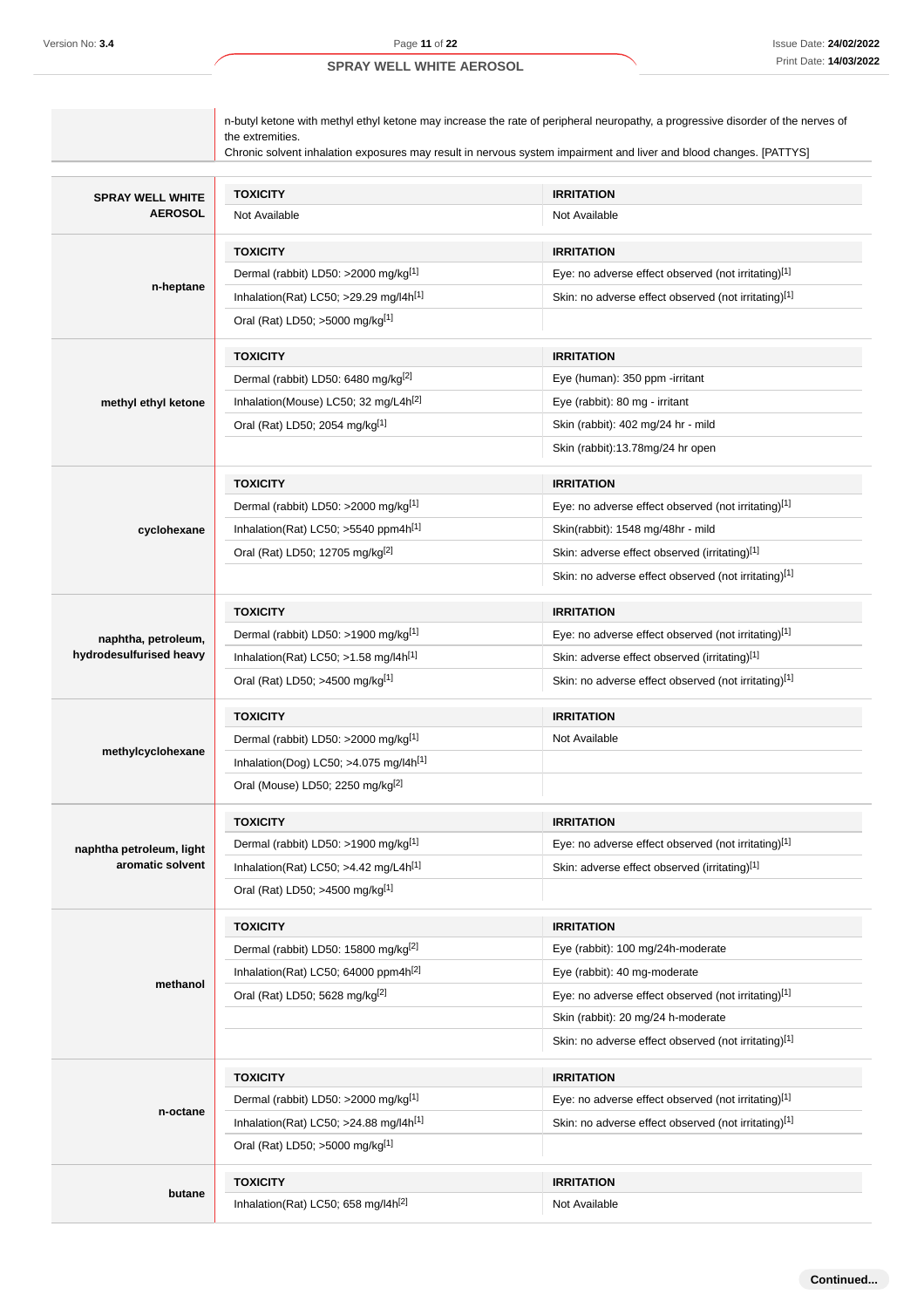|                                                                                                                                                             | <b>TOXICITY</b>                                                                                                                                                                                                                                                                                                                                                                                                                                                                                                                                                                                                                                                                                                                                                                                                                                                                                                                                                                                                                                                                                                                                                                                                                                                                                                       | <b>IRRITATION</b>                                    |  |
|-------------------------------------------------------------------------------------------------------------------------------------------------------------|-----------------------------------------------------------------------------------------------------------------------------------------------------------------------------------------------------------------------------------------------------------------------------------------------------------------------------------------------------------------------------------------------------------------------------------------------------------------------------------------------------------------------------------------------------------------------------------------------------------------------------------------------------------------------------------------------------------------------------------------------------------------------------------------------------------------------------------------------------------------------------------------------------------------------------------------------------------------------------------------------------------------------------------------------------------------------------------------------------------------------------------------------------------------------------------------------------------------------------------------------------------------------------------------------------------------------|------------------------------------------------------|--|
| propane                                                                                                                                                     | Inhalation(Rat) LC50; >13023 ppm4h[1]                                                                                                                                                                                                                                                                                                                                                                                                                                                                                                                                                                                                                                                                                                                                                                                                                                                                                                                                                                                                                                                                                                                                                                                                                                                                                 | Not Available                                        |  |
|                                                                                                                                                             | <b>TOXICITY</b>                                                                                                                                                                                                                                                                                                                                                                                                                                                                                                                                                                                                                                                                                                                                                                                                                                                                                                                                                                                                                                                                                                                                                                                                                                                                                                       | <b>IRRITATION</b>                                    |  |
| <b>Chlorinated paraffins,</b>                                                                                                                               | dermal (rat) LD50: >3125 mg/kg[1]                                                                                                                                                                                                                                                                                                                                                                                                                                                                                                                                                                                                                                                                                                                                                                                                                                                                                                                                                                                                                                                                                                                                                                                                                                                                                     | Eye: adverse effect observed (irritating)[1]         |  |
| C14-C17                                                                                                                                                     | Inhalation(Rat) LC50; >12.043 mg/L4 $h[1]$                                                                                                                                                                                                                                                                                                                                                                                                                                                                                                                                                                                                                                                                                                                                                                                                                                                                                                                                                                                                                                                                                                                                                                                                                                                                            | Skin: adverse effect observed (irritating)[1]        |  |
|                                                                                                                                                             | Oral (Rat) LD50; 2000-4000 mg/kg <sup>[2]</sup>                                                                                                                                                                                                                                                                                                                                                                                                                                                                                                                                                                                                                                                                                                                                                                                                                                                                                                                                                                                                                                                                                                                                                                                                                                                                       | Skin: no adverse effect observed (not irritating)[1] |  |
| Legend:                                                                                                                                                     | 1. Value obtained from Europe ECHA Registered Substances - Acute toxicity 2.* Value obtained from manufacturer's SDS.<br>Unless otherwise specified data extracted from RTECS - Register of Toxic Effect of chemical Substances                                                                                                                                                                                                                                                                                                                                                                                                                                                                                                                                                                                                                                                                                                                                                                                                                                                                                                                                                                                                                                                                                       |                                                      |  |
|                                                                                                                                                             |                                                                                                                                                                                                                                                                                                                                                                                                                                                                                                                                                                                                                                                                                                                                                                                                                                                                                                                                                                                                                                                                                                                                                                                                                                                                                                                       |                                                      |  |
| <b>SPRAY WELL WHITE</b><br><b>AEROSOL</b>                                                                                                                   | Data demonstrate that during inhalation exposure, aromatic hydrocarbons undergo substantial partitioning into adipose tissues.<br>Following cessation of exposure, the level of aromatic hydrocarbons in body fats rapidly declines. Thus, the aromatic<br>hydrocarbons are unlikely to bioaccumulate in the body. Selective partitioning of the aromatic hydrocarbons into the non-adipose<br>tissues is unlikely.                                                                                                                                                                                                                                                                                                                                                                                                                                                                                                                                                                                                                                                                                                                                                                                                                                                                                                   |                                                      |  |
| <b>CYCLOHEXANE</b>                                                                                                                                          | Bacteria mutagen                                                                                                                                                                                                                                                                                                                                                                                                                                                                                                                                                                                                                                                                                                                                                                                                                                                                                                                                                                                                                                                                                                                                                                                                                                                                                                      |                                                      |  |
| NAPHTHA, PETROLEUM,<br><b>HYDRODESULFURISED</b><br><b>HEAVY</b>                                                                                             | Animal studies indicate that normal, branched and cyclic paraffins are absorbed from the gastrointestinal tract and that the<br>absorption of n-paraffins is inversely proportional to the carbon chain length, with little absorption above C30. With respect to the<br>carbon chain lengths likely to be present in mineral oil, n-paraffins may be absorbed to a greater extent than iso- or cyclo-<br>paraffins.<br>The major classes of hydrocarbons are well absorbed into the gastrointestinal tract in various species. In many cases, the<br>hydrophobic hydrocarbons are ingested in association with fats in the diet. Some hydrocarbons may appear unchanged as in the<br>lipoprotein particles in the gut lymph, but most hydrocarbons partly separate from fats and undergo metabolism in the gut cell.                                                                                                                                                                                                                                                                                                                                                                                                                                                                                                 |                                                      |  |
| <b>NAPHTHA PETROLEUM,</b><br><b>LIGHT AROMATIC</b><br><b>SOLVENT</b>                                                                                        | For C9 aromatics (typically trimethylbenzenes - TMBs)<br>Acute toxicity: Animal testing shows that semi-lethal concentrations and doses vary amongst this group. The semilethal<br>concentrations for inhalation range from 6000 to 10000 mg/cubic metre for C9 aromatic naphtha and 18000-24000 mg/cubic<br>metre for 1,2,4- and 1,3,5-TMB, respectively.<br>Irritation and sensitization: Results from animal testing indicate that C9 aromatic hydrocarbon solvents are mildly to moderately<br>irritating to the skin, minimally irritating to the eye, and have the potential to irritate the airway and cause depression of breathing<br>rate. There is no evidence that it sensitizes skin.<br>Repeated dose toxicity: Animal studies show that chronic inhalation toxicity for C9 aromatic hydrocarbon solvents is slight.<br>Similarly, oral exposure does not appear to pose a high toxicity hazard for pure trimethylbenzene isomers.<br>Mutation-causing ability: No evidence of mutation-causing ability and genetic toxicity was found in animal and laboratory testing.<br>Reproductive and developmental toxicity: No definitive effects on reproduction were seen, although reduction in weight in<br>developing animals may been seen at concentrations that are toxic to the mother.<br>* [Devoe]. |                                                      |  |
| <b>N-OCTANE</b>                                                                                                                                             | Oral (rat) LD50: 5630 mg/kg* [CCINFO] Nil reported                                                                                                                                                                                                                                                                                                                                                                                                                                                                                                                                                                                                                                                                                                                                                                                                                                                                                                                                                                                                                                                                                                                                                                                                                                                                    |                                                      |  |
| <b>CHLORINATED</b><br>PARAFFINS, C14-C17                                                                                                                    | C12, 60% Chlorinated paraffin is classified by IARC as possibly causing cancer in humans. In experimental animals, oral<br>exposure to its C12, 59% variant plus corn oil produced tumour and early infant death.<br>High molecular weight liquid chloroparaffins are considered to be practically non-harmful. Special consideration should be given<br>to solid grades of the material (eg Cereclor 70) because of relatively high levels of carbon tetrachloride remaining as a residual<br>reactant. Vapours are readily absorbed through intact skin, requiring additional precautions in handling.<br>Lifetime studies have been carried out with two grades of chlorinated paraffins. A short-chain grade with 58% chlorine caused<br>tumours in rats and mice.                                                                                                                                                                                                                                                                                                                                                                                                                                                                                                                                                |                                                      |  |
| <b>SPRAY WELL WHITE</b><br><b>AEROSOL &amp; METHYL</b><br><b>ETHYL KETONE &amp;</b><br><b>NAPHTHA PETROLEUM,</b><br><b>LIGHT AROMATIC</b><br><b>SOLVENT</b> | Asthma-like symptoms may continue for months or even years after exposure to the material ends. This may be due to a<br>non-allergic condition known as reactive airways dysfunction syndrome (RADS) which can occur after exposure to high levels of<br>highly irritating compound. Main criteria for diagnosing RADS include the absence of previous airways disease in a non-atopic<br>individual, with sudden onset of persistent asthma-like symptoms within minutes to hours of a documented exposure to the<br>irritant. Other criteria for diagnosis of RADS include a reversible airflow pattern on lung function tests, moderate to severe<br>bronchial hyperreactivity on methacholine challenge testing, and the lack of minimal lymphocytic inflammation, without<br>eosinophilia.                                                                                                                                                                                                                                                                                                                                                                                                                                                                                                                       |                                                      |  |
| <b>SPRAY WELL WHITE</b><br><b>AEROSOL &amp; NAPHTHA</b><br>PETROLEUM, LIGHT<br><b>AROMATIC SOLVENT</b>                                                      | For trimethylbenzenes:<br>Absorption of 1,2,4-trimethylbenzene occurs after exposure by swallowing, inhalation, or skin contact. In the workplace,<br>inhalation and skin contact are the most important routes of absorption; whole-body toxic effects from skin absorption are unlikely<br>to occur as the skin irritation caused by the chemical generally leads to quick removal. The substance is fat-soluble and may<br>accumulate in fatty tissues. It is also bound to red blood cells in the bloodstream.                                                                                                                                                                                                                                                                                                                                                                                                                                                                                                                                                                                                                                                                                                                                                                                                    |                                                      |  |
| <b>SPRAY WELL WHITE</b><br><b>AEROSOL &amp; METHYL</b><br><b>ETHYL KETONE</b>                                                                               | Methyl ethyl ketone is considered to have a low order of toxicity; however, methyl ethyl ketone is often used in combination with<br>other solvents and the mixture may have greater toxicity than either solvent alone. Combinations of n-hexane with methyl ethyl<br>ketone, and also methyl n-butyl ketone with methyl ethyl ketone may result in an increased in peripheral neuropathy, a<br>progressive disorder of the nerves of the extremities. Combinations with chloroform also show an increase in toxicity.                                                                                                                                                                                                                                                                                                                                                                                                                                                                                                                                                                                                                                                                                                                                                                                               |                                                      |  |
| <b>METHYL ETHYL KETONE</b><br><b>&amp; METHANOL</b>                                                                                                         | The material may cause skin irritation after prolonged or repeated exposure and may produce on contact skin redness, swelling,<br>the production of vesicles, scaling and thickening of the skin.                                                                                                                                                                                                                                                                                                                                                                                                                                                                                                                                                                                                                                                                                                                                                                                                                                                                                                                                                                                                                                                                                                                     |                                                      |  |
| NAPHTHA, PETROLEUM,<br><b>HYDRODESULFURISED</b>                                                                                                             | No significant acute toxicological data identified in literature search.                                                                                                                                                                                                                                                                                                                                                                                                                                                                                                                                                                                                                                                                                                                                                                                                                                                                                                                                                                                                                                                                                                                                                                                                                                              |                                                      |  |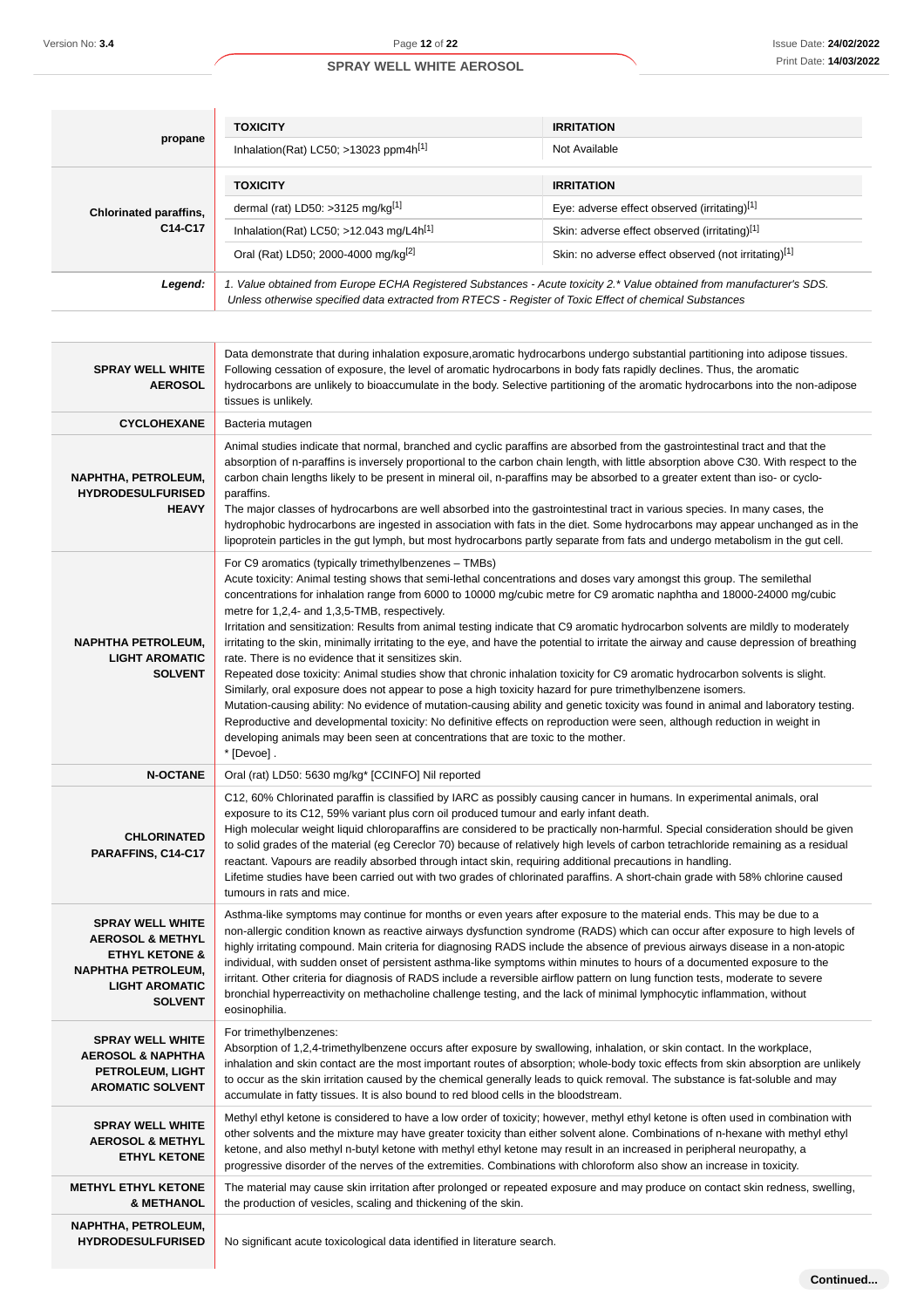**Continued...**

### **SPRAY WELL WHITE AEROSOL**

| ×<br><b>Acute Toxicity</b>                              | Carcinogenicity                 | × |
|---------------------------------------------------------|---------------------------------|---|
| ×<br><b>Skin Irritation/Corrosion</b>                   | Reproductivity                  | ✔ |
| <b>Serious Eye</b><br>$\checkmark$<br>Damage/Irritation | <b>STOT - Single Exposure</b>   | × |
| <b>Respiratory or Skin</b><br>×<br>sensitisation        | <b>STOT - Repeated Exposure</b> | v |
| ×<br><b>Mutagenicity</b>                                | <b>Aspiration Hazard</b>        | × |

– Data available to make classification

### **SECTION 12 Ecological information**

| <b>SPRAY WELL WHITE</b> | Endpoint         | <b>Test Duration (hr)</b> | <b>Species</b>                | Value                | <b>Source</b>    |
|-------------------------|------------------|---------------------------|-------------------------------|----------------------|------------------|
| <b>AEROSOL</b>          | Not<br>Available | Not Available             | Not Available                 | Not<br>Available     | Not<br>Available |
|                         | Endpoint         | <b>Test Duration (hr)</b> | <b>Species</b>                | Value                | <b>Source</b>    |
|                         | NOEC(ECx)        | 504h                      | Crustacea                     | $0.17$ mg/l          | $\overline{c}$   |
| n-heptane               | <b>LC50</b>      | 96h                       | Fish                          | 3446.8mg/L           | 4                |
|                         | EC50             | 48h                       | Crustacea                     | $0.64$ mg/l          | $\overline{2}$   |
|                         | Endpoint         | <b>Test Duration (hr)</b> | <b>Species</b>                | Value                | <b>Source</b>    |
|                         | NOEC(ECx)        | 48h                       | Crustacea                     | 68mg/l               | $\overline{2}$   |
|                         | <b>LC50</b>      | 96h                       | Fish                          | $>324$ mg/L          | 4                |
| methyl ethyl ketone     | EC50             | 72h                       | Algae or other aquatic plants | 1972mg/l             | 2                |
|                         | EC50             | 48h                       | Crustacea                     | 308mg/l              | 2                |
|                         | EC50             | 96h                       | Algae or other aquatic plants | >500mg/l             | 4                |
|                         | Endpoint         | <b>Test Duration (hr)</b> | <b>Species</b>                | Value                | <b>Source</b>    |
|                         | EC50(ECx)        | 48h                       | Crustacea                     | 0.9 <sub>mg</sub> /l | 2                |
|                         | <b>BCF</b>       | 1344h                     | Fish                          | 31-102               | $\overline{7}$   |
| cyclohexane             | EC50             | 72h                       | Algae or other aquatic plants | $3.428$ mg/l         | $\overline{2}$   |
|                         | <b>LC50</b>      | 96h                       | Fish                          | 4.53mg/l             | $\overline{2}$   |
|                         | EC50             | 48h                       | Crustacea                     | 0.9 <sub>mg</sub> /l | $\overline{2}$   |
|                         | EC50             | 96h                       | Algae or other aquatic plants | 2.17mg/l             | $\overline{2}$   |
|                         | Endpoint         | <b>Test Duration (hr)</b> | <b>Species</b>                | Value                | Source           |
|                         | NOEC(ECx)        | 72h                       | Algae or other aquatic plants | $0.1$ mg/l           | 1                |
|                         | EC50             | 72h                       | Algae or other aquatic plants | 13 <sub>mg</sub> /l  | $\mathbf{1}$     |
|                         | EC50(ECx)        | 96h                       | Algae or other aquatic plants | 64mg/l               | $\overline{2}$   |
|                         | <b>EC50</b>      | 96h                       | Algae or other aquatic plants | $64$ mg/l            | $\overline{2}$   |
|                         | NOEC(ECx)        | 504h                      | Crustacea                     | $0.097$ mg/l         | $\overline{2}$   |
|                         | EC50             | 72h                       | Algae or other aquatic plants | $0.53$ mg/l          | $\overline{2}$   |
| naphtha, petroleum,     | EC50             | 96h                       | Algae or other aquatic plants | $0.58$ mg/l          | $\overline{2}$   |
| hydrodesulfurised heavy | EC50(ECx)        | 48h                       | Crustacea                     | $>100$ mg/l          | $\mathbf{1}$     |
|                         | <b>EC50</b>      | 48h                       | Crustacea                     | $>100$ mg/l          | $\mathbf{1}$     |
|                         | <b>EC50</b>      | 96h                       | Algae or other aquatic plants | 450mg/l              | $\mathbf{1}$     |
|                         | NOEC(ECx)        | 72h                       | Algae or other aquatic plants | $< 0.1$ mg/l         | $\mathbf{1}$     |
|                         | <b>LC50</b>      | 96h                       | Fish                          | >100000mg/L          | 4                |
|                         | <b>EC50</b>      | 72h                       | Algae or other aquatic plants | $6.5$ mg/l           | $\mathbf{1}$     |
|                         | EC50             |                           | Algae or other aquatic plants |                      | $\mathbf{2}$     |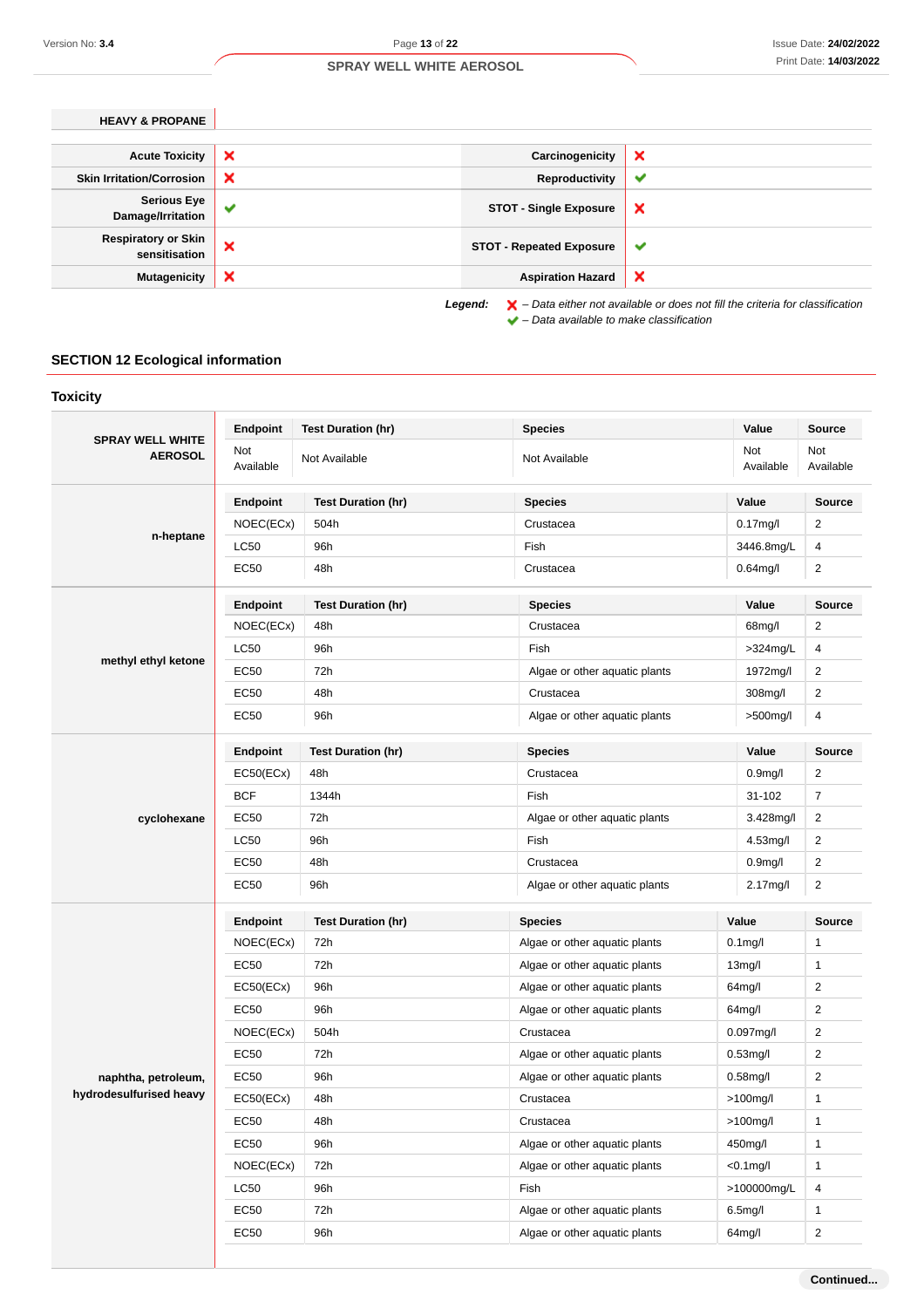|                               | EC50(ECx)       | 24h                       | Crustacea                                  | 36mg/l               | 1              |
|-------------------------------|-----------------|---------------------------|--------------------------------------------|----------------------|----------------|
|                               | LC50            | 96h                       | Fish                                       | $0.628$ mg/L         | 4              |
|                               | NOEC(ECx)       | 72h                       | Algae or other aquatic plants              | $< 0.1$ mg/l         | $\mathbf{1}$   |
|                               | <b>LC50</b>     | 96h                       | Fish                                       | 8.8 <sub>mg</sub> /l | 4              |
|                               | <b>EC50</b>     | 72h                       | Algae or other aquatic plants              | 6.5 <sub>mg</sub> /l | 1              |
|                               | <b>EC50</b>     | 96h                       | Algae or other aquatic plants              | 64mg/l               | $\overline{2}$ |
|                               | NOEC(ECx)       | 72h                       | Algae or other aquatic plants              | $<$ 0.1 $mg$ /l      | $\mathbf{1}$   |
|                               | <b>EC50</b>     | 72h                       | Algae or other aquatic plants              | $6.5$ mg/l           | $\mathbf{1}$   |
|                               | <b>EC50</b>     | 96h                       | Algae or other aquatic plants              | 64mg/l               | $\overline{2}$ |
|                               | NOEC(ECx)       | 720h                      | Crustacea                                  | $0.024$ mg/l         | 2              |
|                               | <b>LC50</b>     | 96h                       | Fish                                       | $0.14$ mg/l          | 2              |
|                               | EC50            | 96h                       | Algae or other aquatic plants              | $0.277$ mg/l         | $\overline{2}$ |
|                               |                 |                           |                                            |                      |                |
|                               | <b>Endpoint</b> | <b>Test Duration (hr)</b> | <b>Species</b>                             | Value                | <b>Source</b>  |
|                               | NOEC(ECx)       | 72h                       | Algae or other aquatic plants              | $0.022$ mg/l         | 2              |
| methylcyclohexane             | <b>BCF</b>      | 1344h                     | Fish                                       | 95-321               | $\overline{7}$ |
|                               | LC50            | 96h                       | Fish                                       | 2.07mg/l             | $\overline{2}$ |
|                               | <b>EC50</b>     | 72h                       | Algae or other aquatic plants              | 0.134mg/l            | 2              |
|                               | <b>EC50</b>     | 48h                       | Crustacea                                  | 0.326mg/l            | $\overline{2}$ |
|                               | <b>Endpoint</b> | <b>Test Duration (hr)</b> | <b>Species</b>                             | Value                | <b>Source</b>  |
|                               | NOEC(ECx)       | 72h                       | Algae or other aquatic plants              | 1mg/l                | 1              |
| naphtha petroleum, light      | <b>EC50</b>     | 72h                       | Algae or other aquatic plants              | 19 <sub>mg</sub> /l  | $\mathbf{1}$   |
| aromatic solvent              | <b>EC50</b>     | 48h                       | Crustacea                                  | $6.14$ mg/l          | $\mathbf{1}$   |
|                               | EC50            | 96h                       | Algae or other aquatic plants              | 64mg/l               | 2              |
|                               | Endpoint        | <b>Test Duration (hr)</b> | <b>Species</b>                             | Value                | <b>Source</b>  |
|                               | NOEC(ECx)       | 720h                      | Fish                                       | $0.007$ mg/L         | 4              |
| methanol                      | <b>LC50</b>     | 96h                       | Fish                                       | 290mg/l              | $\overline{2}$ |
|                               | <b>EC50</b>     | 48h                       | Crustacea                                  | >10000mg/l           | $\overline{2}$ |
|                               | <b>EC50</b>     | 96h                       | Algae or other aquatic plants              | 14.11-20.623mg/l     | 4              |
|                               |                 |                           |                                            |                      |                |
|                               | <b>Endpoint</b> | <b>Test Duration (hr)</b> | <b>Species</b>                             | Value                | Source         |
| n-octane                      | NOEC(ECx)       | 504h                      | Crustacea                                  | $0.17$ mg/l          | $\overline{2}$ |
|                               | EC50            | 48h                       | Crustacea                                  | 0.3 <sub>mq</sub>    | $\overline{2}$ |
|                               | Endpoint        | <b>Test Duration (hr)</b> | <b>Species</b>                             | Value                | Source         |
|                               | EC50(ECx)       | 96h                       | Algae or other aquatic plants              | 7.71mg/l             | 2              |
| butane                        | <b>LC50</b>     | 96h                       | Fish                                       | 24.11mg/l            | $\overline{2}$ |
|                               | <b>EC50</b>     | 96h                       | Algae or other aquatic plants              | 7.71mg/l             | $\mathbf{2}$   |
|                               | Endpoint        | <b>Test Duration (hr)</b> | <b>Species</b>                             | Value                | <b>Source</b>  |
|                               | EC50(ECx)       | 96h                       | Algae or other aquatic plants              | 7.71mg/l             | 2              |
| propane                       | <b>LC50</b>     | 96h                       | Fish                                       | 24.11mg/l            | $\overline{2}$ |
|                               | EC50            | 96h                       | Algae or other aquatic plants              | 7.71mg/l             | $\overline{2}$ |
|                               |                 |                           |                                            |                      |                |
|                               | Endpoint        | <b>Test Duration (hr)</b> | <b>Species</b>                             | Value                | Source         |
|                               | EC50(ECx)       | 48h                       | Crustacea                                  | $0.006$ mg/l         | 2              |
| <b>Chlorinated paraffins,</b> | <b>LC50</b>     | 96h                       | Fish                                       | >5000mg/l            | $\overline{2}$ |
| C14-C17                       | EC50            | 72h                       | Algae or other aquatic plants              | $>3.2$ mg/l          | $\overline{2}$ |
|                               | EC50            | 48h                       | Crustacea<br>Algae or other aquatic plants | $0.006$ mg/l         | $\overline{2}$ |
|                               | EC50            | 96h                       |                                            | $>3.2$ mg/l          | $\overline{2}$ |

**Continued...**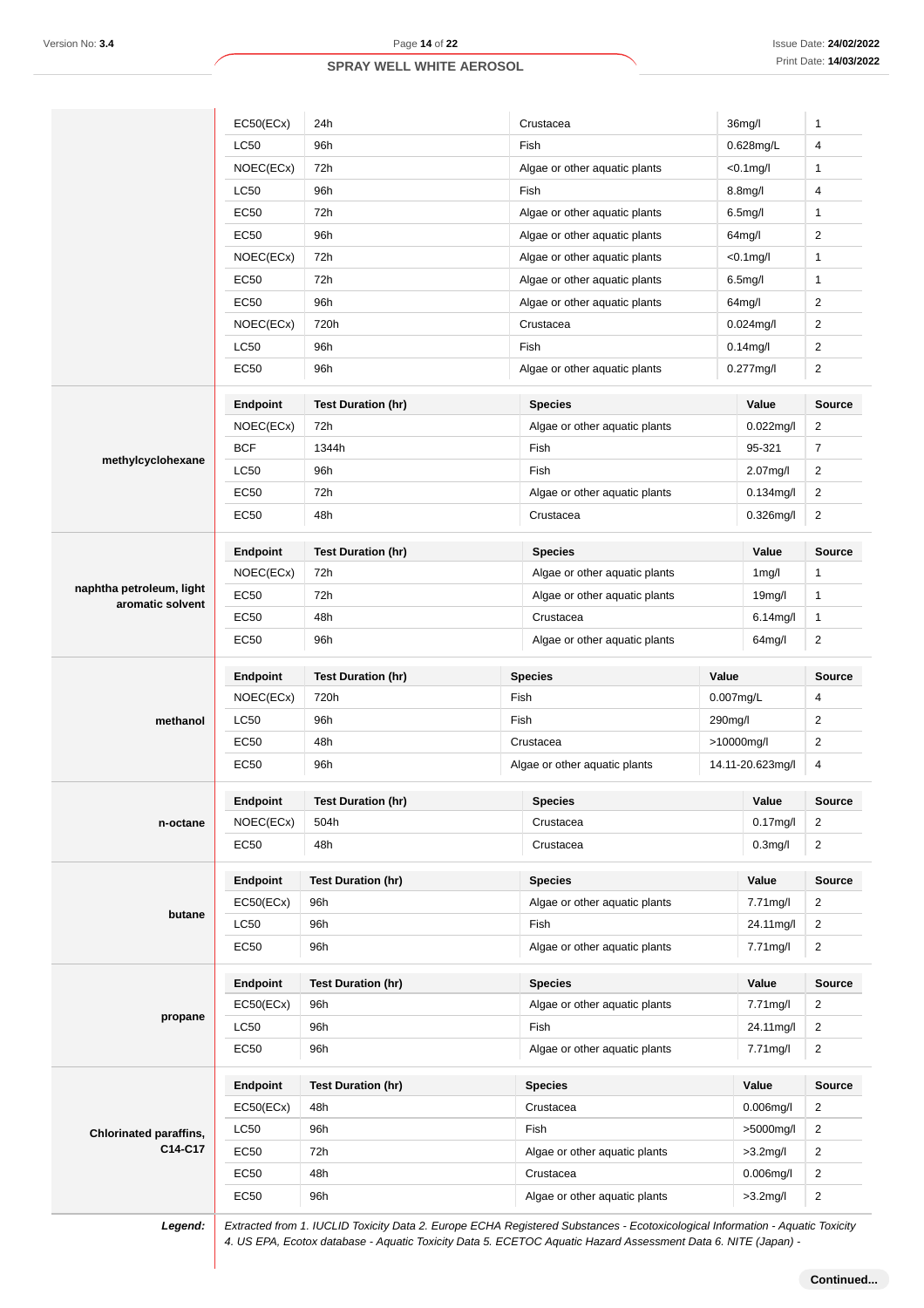Bioconcentration Data 7. METI (Japan) - Bioconcentration Data 8. Vendor Data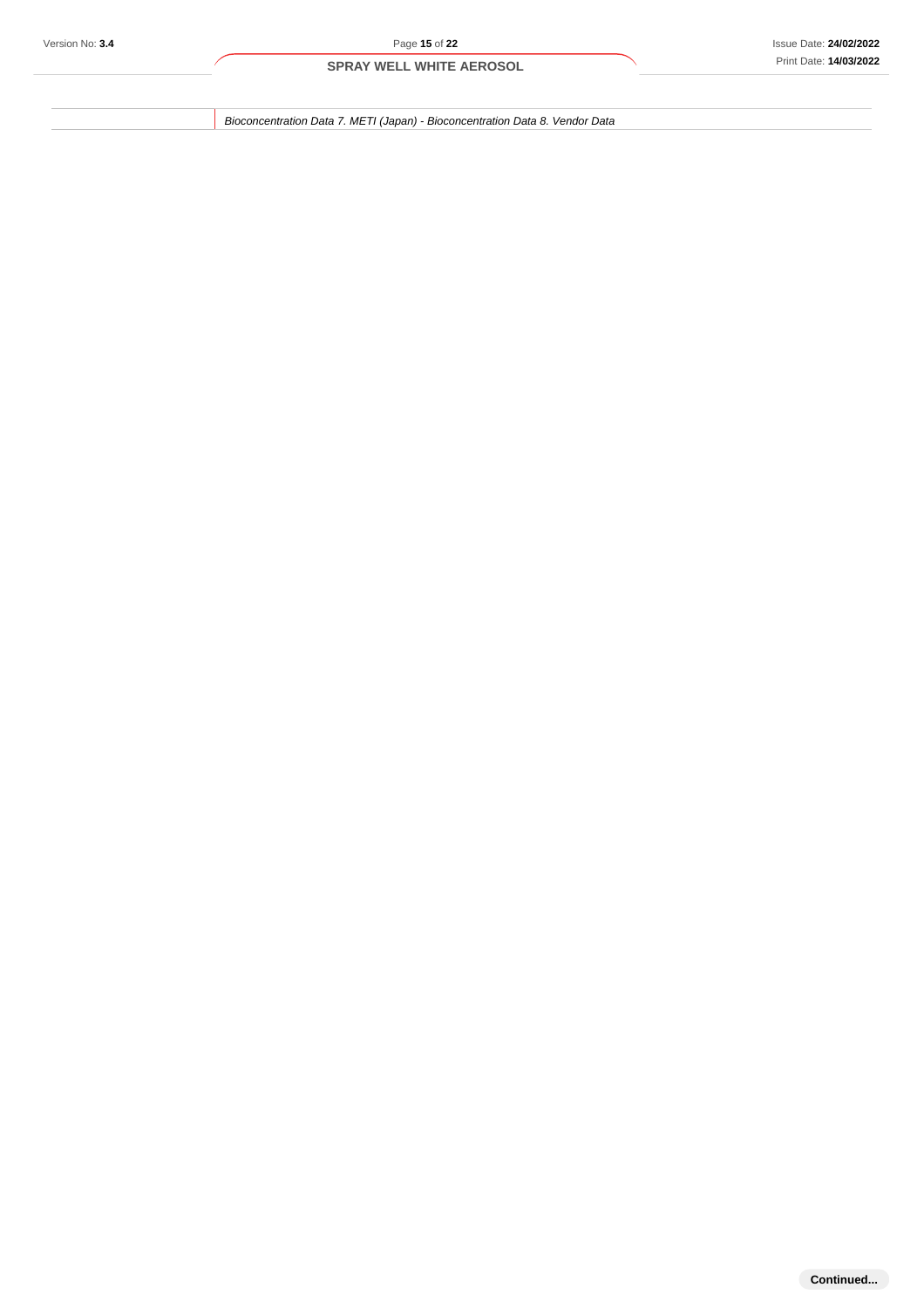Very toxic to aquatic organisms, may cause long-term adverse effects in the aquatic environment.

Do NOT allow product to come in contact with surface waters or to intertidal areas below the mean high water mark. Do not contaminate water when cleaning equipment or disposing of equipment wash-waters.

Wastes resulting from use of the product must be disposed of on site or at approved waste sites.

When spilled this product may act as a typical oil, causing a film, sheen, emulsion or sludge at or beneath the surface of the body of water. The oil film on water surface may physically affect the aquatic organisms, due to the interruption of the

oxygen transfer between the air and the water

Oils of any kind can cause:

- \* drowning of water-fowl due to lack of buoyancy, loss of insulating capacity of feathers, starvation and vulnerability to predators due to lack of mobility
- lethal effects on fish by coating gill surfaces, preventing respiration
- asphyxiation of benthic life forms when floating masses become engaged with surface debris and settle on the bottom and
- adverse aesthetic effects of fouled shoreline and beaches

In case of accidental releases on the soil, a fine film is formed on the soil, which prevents the plant respiration process and the soil particle saturation. It may cause deep water infestation.

For 1,2,4 - Trimethylbenzene:

Half-life (hr) air: 0.48-16;

Half-life (hr) H2O surface water: 0.24 -672;

Half-life (hr) H2O ground: 336-1344;

Half-life (hr) soil: 168-672;

Henry's Pa m3 /mol: 385 -627;

Bioaccumulation: not significant. 1,2,4-Trimethylbenzene is a volatile organic compound (VOC) substance.

Atmospheric Fate: 1,2,4-trimethylbenzene can contribute to the formation of photochemical smog in the presence of other VOCs. Degradation of 1,2,4 trimethylbenzene in the atmosphere occurs by reaction with hydroxyl radicals.

For Aromatic Substances Series:

Environmental Fate: Large, molecularly complex polycyclic aromatic hydrocarbons, or PAHs, are persistent in the environment longer than smaller PAHs. Atmospheric Fate: PAHs are 'semi-volatile substances" which can move between the atmosphere and the Earth's surface in repeated, temperature-driven cycles of deposition and volatilization. Terrestrial Fate: BTEX compounds have the potential to move through soil and contaminate ground water, and their vapors are highly flammable and explosive.

Ecotoxicity - Within an aromatic series, acute toxicity increases with increasing alkyl substitution on the aromatic nucleus.

For petroleum distillates:

Environmental fate:

When petroleum substances are released into the environment, four major fate processes will take place: dissolution in water, volatilization, biodegradation and adsorption. These processes will cause changes in the composition of these UVCB substances. In the case of spills on land or water surfaces, photodegradationanother fate process-can also be significant.

As noted previously, the solubility and vapour pressure of components within a mixture will differ from those of the component alone.

For Methyl Ethyl Ketone: log Kow: 0.26-0.69; log Koc: 0.69; Koc: 34; Half-life (hr) air: 2.3; Half-life (hr) H2O surface water: 72-288; Henry's atm m3 /mol: 1.05E-05; BOD 5: 1.5-2.24, 46%; COD: 2.2-2.31, 100%; ThOD: 2.44;

 $RCF: 1$ 

Environmental Fate: Terrestrial Fate - Measured Koc values of 29 and 34 were obtained for methyl ethyl ketone in silt loams. Methyl ethyl ketone is expected to have very high mobility in soil. Volatilization of methyl ethyl ketone from moist and dry soil surfaces is expected.

For n-Heptane: Log Kow: 4.66; Koc: 2400-8100; Half-life (hr) Air: 52.8; Half-life (hr) Surface Water: 2.9-312; Henry's atm m3 /mol: 2.06; BOD 5 (if unstated): 1.92; COD: 0.06; BCF: 340-2000; Log BCF: 2.53-3.31.

Atmospheric Fate: Breakdown of n-heptane by sunlight is not expected to be an important fate process. If released to the atmosphere, n-heptane is expected to exist entirely in the vapor phase, in ambient air. Reactions hydroxyl radicals in the atmosphere have been shown to be important.

For Ketones: Ketones, unless they are alpha, beta--unsaturated ketones, can be considered as narcosis or baseline toxicity compounds.

Aquatic Fate: Hydrolysis of ketones in water is thermodynamically favourable only for low molecular weight ketones. Reactions with water are reversible with no permanent change in the structure of the ketone substrate. Ketones are stable to water under ambient environmental conditions.

For Butane (Synonym: n-Butane): Log Kow: 2.89; Koc: 450-900; Henry s Law Constant: 0.95 atm-cu m/mole, Vapor Pressure: 1820 mm Hg; BCF: 1.9.

Atmospheric Fate: Butane is expected to exist only as a gas in the ambient atmosphere. Gas-phase n-butane is degraded in the atmosphere by reaction with hydroxyl radicals; the half-life for this reaction in air is estimated to be 6.3 days, (@ 25 C). Butane is not expected to absorb UV light and probably will probably not be broken down directly by sunlight in the atmosphere.

For Cyclohexanes: log Kow: 3.44; Water Solubility: 54.8 mg/L (25 C); Vapor Pressure: 97.6 mm Hg (25 C); Henry s Law Constant: 0.193 atm-m3/mole; Koc: 480; Half-life (hr) air: 6-52; Half-life (hr) H2O surface water: 2; ThOD: 3.42. BCF: 242.

Atmospheric Fate: In the atmosphere, cyclohexane will degrade by reaction with photochemically produced hydroxyl radicals (half-life 52 hours). Photodegradation occurs in about 6 hours in the presence of nitrogen oxides (photochemical smog conditions).

For Propane: Koc 460. log

Kow 2.36.

Henry's Law constant of 7.07x10-1 atm-cu m/mole, derived from its vapour pressure, 7150 mm Hg, and water solubility, 62.4 mg/L. Estimated BCF: 13.1. **DO NOT** discharge into sewer or waterways.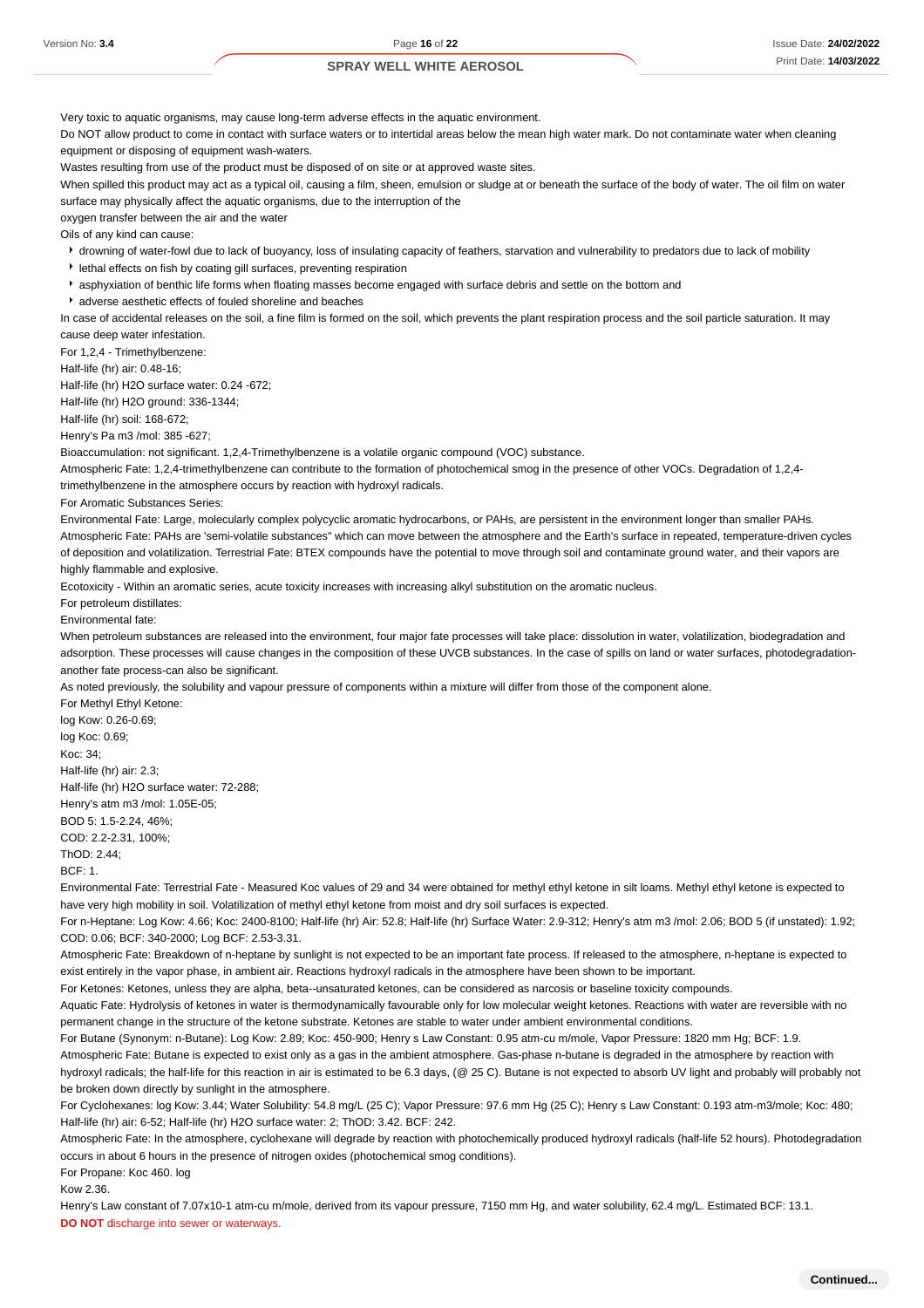### **Persistence and degradability**

| Ingredient          | Persistence: Water/Soil       | <b>Persistence: Air</b>        |
|---------------------|-------------------------------|--------------------------------|
| n-heptane           | <b>LOW</b>                    | <b>LOW</b>                     |
| methyl ethyl ketone | LOW (Half-life $= 14$ days)   | LOW (Half-life $= 26.75$ days) |
| cyclohexane         | $HIGH$ (Half-life = 360 days) | LOW (Half-life $=$ 3.63 days)  |
| methylcyclohexane   | <b>LOW</b>                    | <b>LOW</b>                     |
| methanol            | <b>LOW</b>                    | <b>LOW</b>                     |
| n-octane            | <b>LOW</b>                    | <b>LOW</b>                     |
| butane              | <b>LOW</b>                    | <b>LOW</b>                     |
| propane             | <b>LOW</b>                    | <b>LOW</b>                     |

### **Bioaccumulative potential**

| Ingredient          | <b>Bioaccumulation</b> |
|---------------------|------------------------|
| n-heptane           | $HIGH (LogKOW = 4.66)$ |
| methyl ethyl ketone | LOW (LogKOW = $0.29$ ) |
| cyclohexane         | LOW (BCF = $242$ )     |
| methylcyclohexane   | LOW (BCF = $321$ )     |
| methanol            | $LOW (BCF = 10)$       |
| n-octane            | $HIGH (LogKOW = 5.18)$ |
| butane              | LOW (LogKOW = $2.89$ ) |
| propane             | LOW (LogKOW = $2.36$ ) |

### **Mobility in soil**

| Ingredient          | <b>Mobility</b>          |
|---------------------|--------------------------|
| n-heptane           | LOW ( $KOC = 274.7$ )    |
| methyl ethyl ketone | MEDIUM ( $KOC = 3.827$ ) |
| cyclohexane         | LOW ( $KOC = 165.5$ )    |
| methylcyclohexane   | LOW ( $KOC = 268$ )      |
| methanol            | $HIGH (KOC = 1)$         |
| n-octane            | $LOW (KOC = 506.7)$      |
| butane              | LOW ( $KOC = 43.79$ )    |
| propane             | LOW ( $KOC = 23.74$ )    |

### **SECTION 13 Disposal considerations**

#### **Waste treatment methods**

|                            | Recycle wherever possible or consult manufacturer for recycling options.<br>Consult State Land Waste Management Authority for disposal.<br>DO NOT allow wash water from cleaning or process equipment to enter drains.<br>It may be necessary to collect all wash water for treatment before disposal. |
|----------------------------|--------------------------------------------------------------------------------------------------------------------------------------------------------------------------------------------------------------------------------------------------------------------------------------------------------|
| <b>Product / Packaging</b> | In all cases disposal to sewer may be subject to local laws and regulations and these should be considered first.                                                                                                                                                                                      |
| disposal                   | • Where in doubt contact the responsible authority.<br>• Consult State Land Waste Management Authority for disposal.                                                                                                                                                                                   |
|                            | Discharge contents of damaged aerosol cans at an approved site.<br>Allow small quantities to evaporate.                                                                                                                                                                                                |
|                            | <b>DO NOT</b> incinerate or puncture aerosol cans.                                                                                                                                                                                                                                                     |

Ensure that the hazardous substance is disposed in accordance with the Hazardous Substances (Disposal) Notice 2017

### **Disposal Requirements**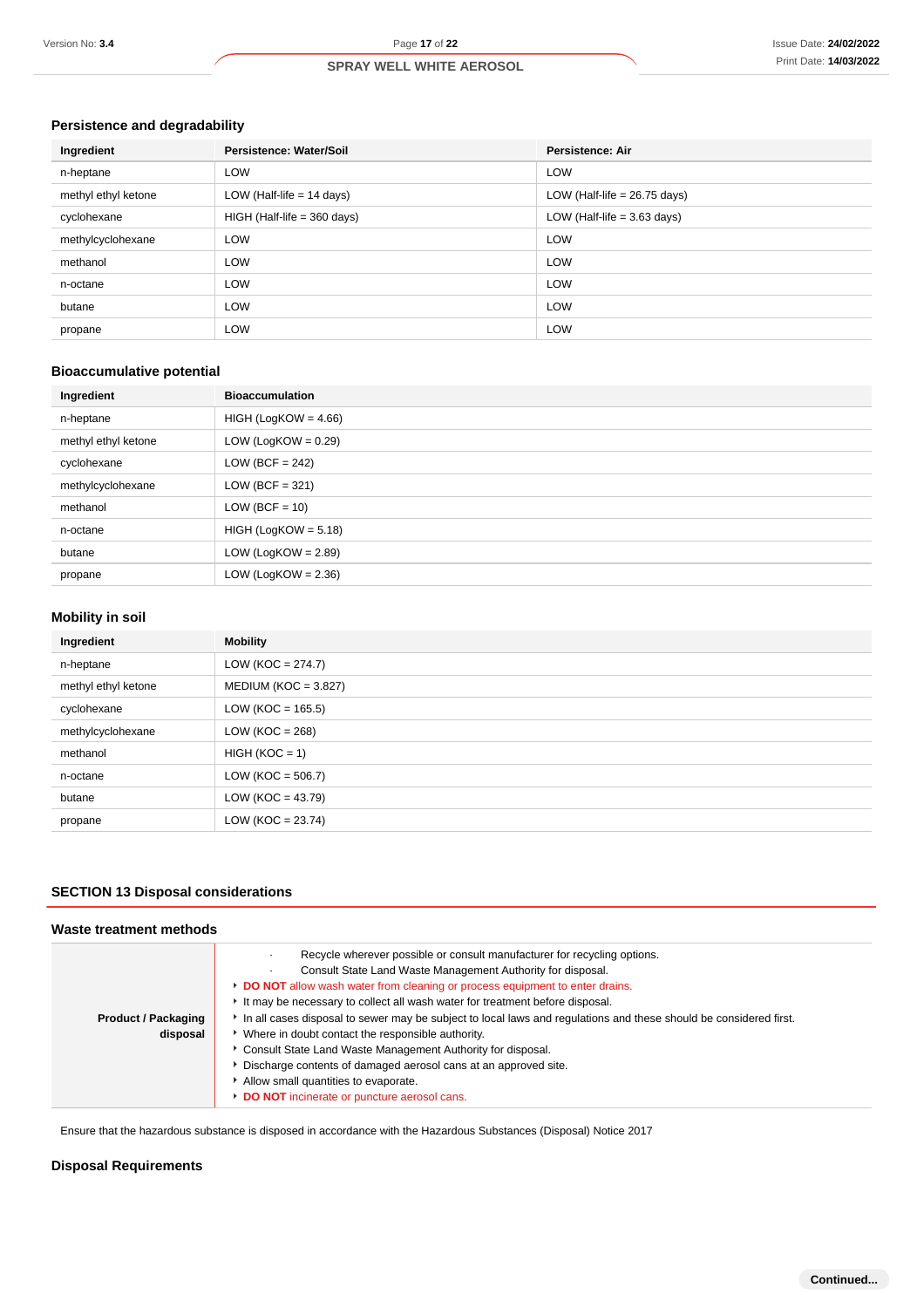Packages that have been in direct contact with the hazardous substance must be only disposed if the hazardous substance was appropriately removed and cleaned out from the package. The package must be disposed according to the manufacturer's directions taking into account the material it is made of. Packages which hazardous content have been appropriately treated and removed may be recycled.

The hazardous substance must only be disposed if it has been treated by a method that changed the characteristics or composition of the substance and it is no longer hazardous.

### **SECTION 14 Transport information**

#### **Labels Required**

| <b>Marine Pollutant</b> |                |
|-------------------------|----------------|
| <b>HAZCHEM</b>          | Not Applicable |

### **Land transport (UN)**

| <b>UN number</b>                | 1950                                      |                                       |  |  |
|---------------------------------|-------------------------------------------|---------------------------------------|--|--|
| UN proper shipping name         | <b>AEROSOLS</b>                           |                                       |  |  |
| Transport hazard class(es)      | Class<br>2.1<br>Subrisk<br>Not Applicable |                                       |  |  |
| Packing group                   | Not Applicable                            |                                       |  |  |
| <b>Environmental hazard</b>     | Environmentally hazardous                 |                                       |  |  |
| Special precautions for<br>user | Special provisions<br>Limited quantity    | 63, 190, 277, 327, 344, 381<br>1000ml |  |  |

#### **Air transport (ICAO-IATA / DGR)**

| <b>UN number</b>                | 1950                                                      |                |                |  |
|---------------------------------|-----------------------------------------------------------|----------------|----------------|--|
| UN proper shipping name         | Aerosols, flammable                                       |                |                |  |
|                                 | <b>ICAO/IATA Class</b>                                    | 2.1            |                |  |
| Transport hazard class(es)      | ICAO / IATA Subrisk                                       | Not Applicable |                |  |
|                                 | <b>ERG Code</b>                                           | 10L            |                |  |
| Packing group                   | Not Applicable                                            |                |                |  |
| <b>Environmental hazard</b>     | Environmentally hazardous                                 |                |                |  |
| Special precautions for<br>user | Special provisions                                        |                | A145 A167 A802 |  |
|                                 | Cargo Only Packing Instructions                           |                | 203            |  |
|                                 | Cargo Only Maximum Qty / Pack                             |                | 150 kg         |  |
|                                 | Passenger and Cargo Packing Instructions                  |                | 203            |  |
|                                 | Passenger and Cargo Maximum Qty / Pack                    |                | 75 kg          |  |
|                                 | Passenger and Cargo Limited Quantity Packing Instructions |                | Y203           |  |
|                                 | Passenger and Cargo Limited Maximum Qty / Pack            |                | 30 kg G        |  |

#### **Sea transport (IMDG-Code / GGVSee)**

| <b>UN number</b>           | 1950              |                               |  |
|----------------------------|-------------------|-------------------------------|--|
| UN proper shipping name    | AEROSOLS          |                               |  |
| Transport hazard class(es) | <b>IMDG Class</b> | 2.1                           |  |
|                            |                   | IMDG Subrisk   Not Applicable |  |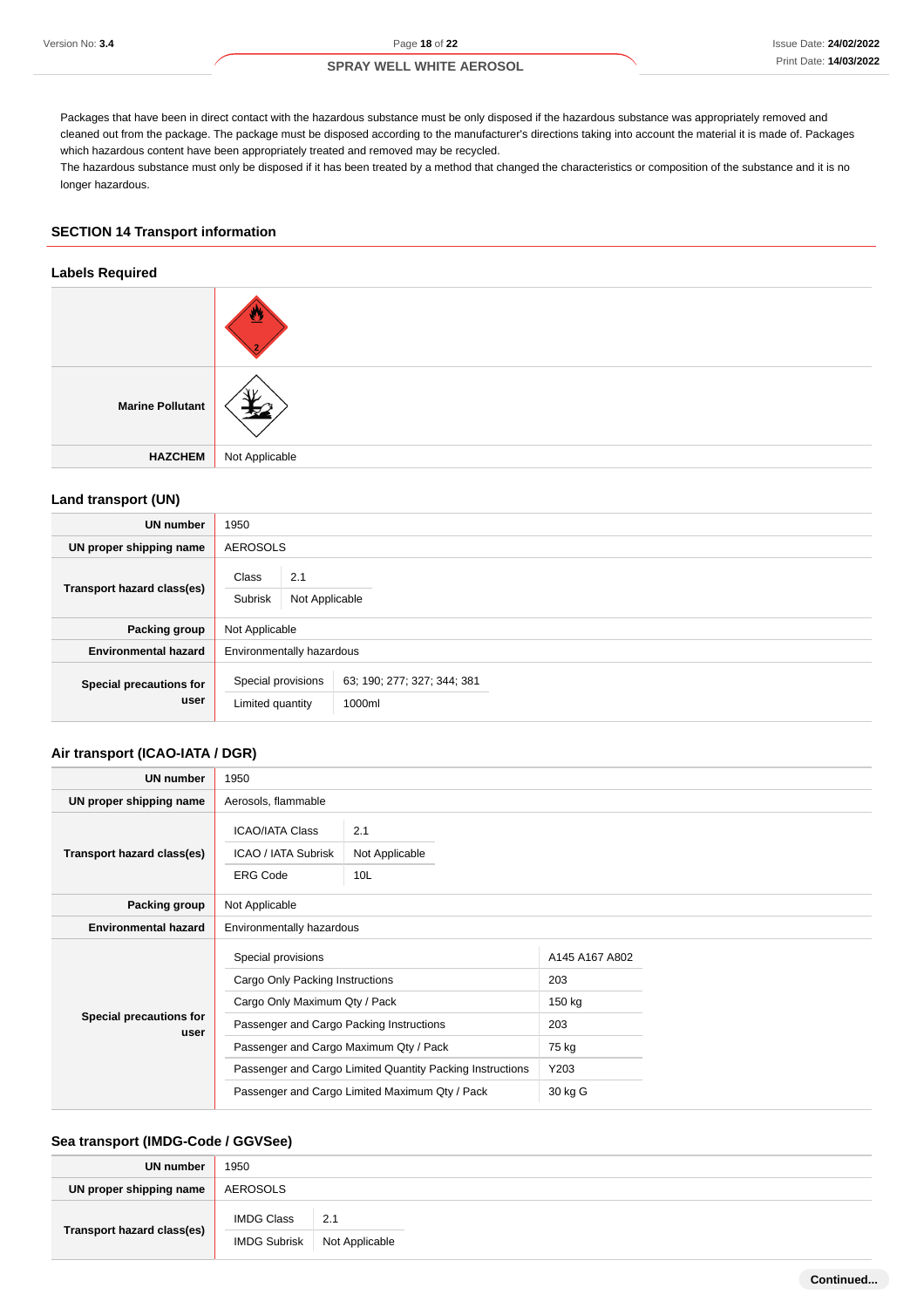| Packing group                   | Not Applicable            |                            |
|---------------------------------|---------------------------|----------------------------|
| <b>Environmental hazard</b>     | <b>Marine Pollutant</b>   |                            |
| Special precautions for<br>user | <b>EMS Number</b>         | $F-D. S-U$                 |
|                                 | Special provisions        | 63 190 277 327 344 381 959 |
|                                 | <b>Limited Quantities</b> | 1000 ml                    |

#### **Transport in bulk according to Annex II of MARPOL and the IBC code**

Not Applicable

### **Transport in bulk in accordance with MARPOL Annex V and the IMSBC Code**

| <b>Product name</b>                            | Group         |
|------------------------------------------------|---------------|
| n-heptane                                      | Not Available |
| methyl ethyl ketone                            | Not Available |
| cyclohexane                                    | Not Available |
| naphtha, petroleum,<br>hydrodesulfurised heavy | Not Available |
| methylcyclohexane                              | Not Available |
| naphtha petroleum, light<br>aromatic solvent   | Not Available |
| methanol                                       | Not Available |
| n-octane                                       | Not Available |
| butane                                         | Not Available |
| propane                                        | Not Available |
| Chlorinated paraffins,<br>C14-C17              | Not Available |

### **Transport in bulk in accordance with the ICG Code**

| <b>Product name</b>                            | <b>Ship Type</b> |
|------------------------------------------------|------------------|
| n-heptane                                      | Not Available    |
| methyl ethyl ketone                            | Not Available    |
| cyclohexane                                    | Not Available    |
| naphtha, petroleum,<br>hydrodesulfurised heavy | Not Available    |
| methylcyclohexane                              | Not Available    |
| naphtha petroleum, light<br>aromatic solvent   | Not Available    |
| methanol                                       | Not Available    |
| n-octane                                       | Not Available    |
| butane                                         | Not Available    |
| propane                                        | Not Available    |
| Chlorinated paraffins,<br>C14-C17              | Not Available    |

### **SECTION 15 Regulatory information**

### **Safety, health and environmental regulations / legislation specific for the substance or mixture**

This substance is to be managed using the conditions specified in an applicable Group Standard

| <b>HSR Number</b> | <b>Group Standard</b>                  |
|-------------------|----------------------------------------|
| HSR002515         | Aerosols Flammable Group Standard 2020 |

Please refer to Section 8 of the SDS for any applicable tolerable exposure limit or Section 12 for environmental exposure limit.

#### **n-heptane is found on the following regulatory lists**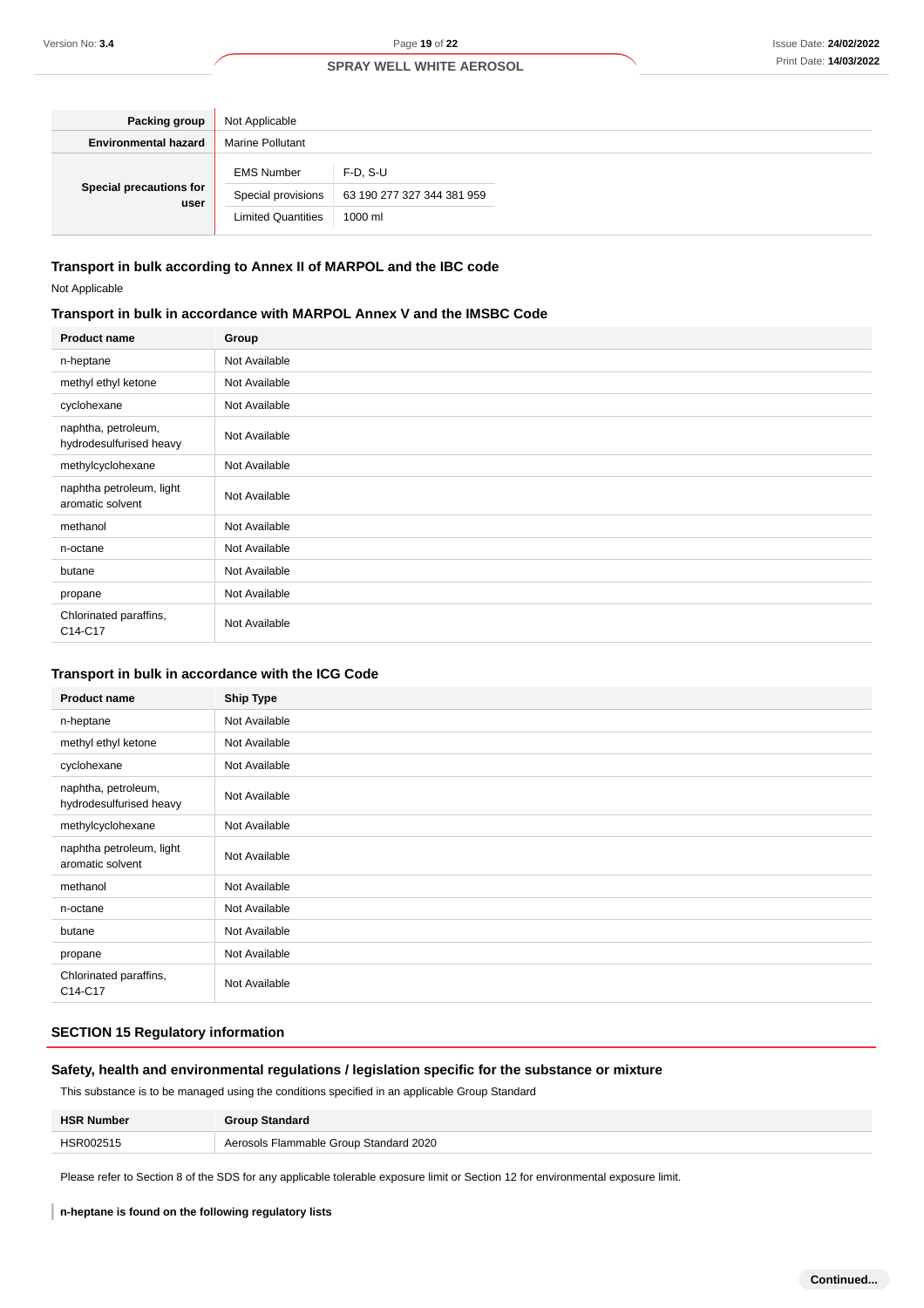| New Zealand Approved Hazardous Substances with controls                                                                    | New Zealand Inventory of Chemicals (NZIoC)                                                                           |
|----------------------------------------------------------------------------------------------------------------------------|----------------------------------------------------------------------------------------------------------------------|
| New Zealand Hazardous Substances and New Organisms (HSNO) Act -<br><b>Classification of Chemicals</b>                      | New Zealand Workplace Exposure Standards (WES)                                                                       |
| New Zealand Hazardous Substances and New Organisms (HSNO) Act -<br>Classification of Chemicals - Classification Data       |                                                                                                                      |
| methyl ethyl ketone is found on the following regulatory lists                                                             |                                                                                                                      |
| New Zealand Approved Hazardous Substances with controls                                                                    | New Zealand Inventory of Chemicals (NZIoC)                                                                           |
| New Zealand Hazardous Substances and New Organisms (HSNO) Act -<br><b>Classification of Chemicals</b>                      | New Zealand Workplace Exposure Standards (WES)                                                                       |
| New Zealand Hazardous Substances and New Organisms (HSNO) Act -<br>Classification of Chemicals - Classification Data       |                                                                                                                      |
| cyclohexane is found on the following regulatory lists                                                                     |                                                                                                                      |
| New Zealand Approved Hazardous Substances with controls                                                                    | New Zealand Inventory of Chemicals (NZIoC)                                                                           |
| New Zealand Hazardous Substances and New Organisms (HSNO) Act -<br><b>Classification of Chemicals</b>                      | New Zealand Workplace Exposure Standards (WES)                                                                       |
| New Zealand Hazardous Substances and New Organisms (HSNO) Act -<br>Classification of Chemicals - Classification Data       |                                                                                                                      |
| naphtha, petroleum, hydrodesulfurised heavy is found on the following regulatory lists                                     |                                                                                                                      |
| Chemical Footprint Project - Chemicals of High Concern List                                                                | New Zealand Hazardous Substances and New Organisms (HSNO) Act -                                                      |
| International Agency for Research on Cancer (IARC) - Agents Classified by                                                  | <b>Classification of Chemicals</b><br>New Zealand Inventory of Chemicals (NZIoC)                                     |
| the IARC Monographs<br>New Zealand Approved Hazardous Substances with controls                                             | New Zealand Workplace Exposure Standards (WES)                                                                       |
| methylcyclohexane is found on the following regulatory lists                                                               |                                                                                                                      |
|                                                                                                                            |                                                                                                                      |
| New Zealand Approved Hazardous Substances with controls<br>New Zealand Hazardous Substances and New Organisms (HSNO) Act - | New Zealand Inventory of Chemicals (NZIoC)<br>New Zealand Workplace Exposure Standards (WES)                         |
| <b>Classification of Chemicals</b>                                                                                         |                                                                                                                      |
| New Zealand Hazardous Substances and New Organisms (HSNO) Act -<br>Classification of Chemicals - Classification Data       |                                                                                                                      |
| naphtha petroleum, light aromatic solvent is found on the following regulatory lists                                       |                                                                                                                      |
| Chemical Footprint Project - Chemicals of High Concern List                                                                | New Zealand Hazardous Substances and New Organisms (HSNO) Act -                                                      |
| International Agency for Research on Cancer (IARC) - Agents Classified by                                                  | <b>Classification of Chemicals</b>                                                                                   |
| the IARC Monographs                                                                                                        | New Zealand Inventory of Chemicals (NZIoC)                                                                           |
| New Zealand Approved Hazardous Substances with controls                                                                    |                                                                                                                      |
| methanol is found on the following regulatory lists                                                                        |                                                                                                                      |
| Chemical Footprint Project - Chemicals of High Concern List<br>New Zealand Approved Hazardous Substances with controls     | New Zealand Hazardous Substances and New Organisms (HSNO) Act -<br>Classification of Chemicals - Classification Data |
| New Zealand Hazardous Substances and New Organisms (HSNO) Act -                                                            | New Zealand Inventory of Chemicals (NZIoC)                                                                           |
| <b>Classification of Chemicals</b>                                                                                         | New Zealand Workplace Exposure Standards (WES)                                                                       |
| n-octane is found on the following regulatory lists                                                                        |                                                                                                                      |
| New Zealand Approved Hazardous Substances with controls                                                                    | New Zealand Inventory of Chemicals (NZIoC)                                                                           |
| New Zealand Hazardous Substances and New Organisms (HSNO) Act -<br><b>Classification of Chemicals</b>                      | New Zealand Workplace Exposure Standards (WES)                                                                       |
| New Zealand Hazardous Substances and New Organisms (HSNO) Act -<br>Classification of Chemicals - Classification Data       |                                                                                                                      |
| butane is found on the following regulatory lists                                                                          |                                                                                                                      |
| Chemical Footprint Project - Chemicals of High Concern List                                                                | New Zealand Hazardous Substances and New Organisms (HSNO) Act -                                                      |
| New Zealand Approved Hazardous Substances with controls                                                                    | Classification of Chemicals - Classification Data                                                                    |
| New Zealand Hazardous Substances and New Organisms (HSNO) Act -                                                            | New Zealand Inventory of Chemicals (NZIoC)                                                                           |
| <b>Classification of Chemicals</b>                                                                                         | New Zealand Workplace Exposure Standards (WES)                                                                       |
| propane is found on the following regulatory lists                                                                         |                                                                                                                      |
| New Zealand Approved Hazardous Substances with controls                                                                    | New Zealand Inventory of Chemicals (NZIoC)                                                                           |
| New Zealand Hazardous Substances and New Organisms (HSNO) Act -<br><b>Classification of Chemicals</b>                      | New Zealand Workplace Exposure Standards (WES)                                                                       |
| New Zealand Hazardous Substances and New Organisms (HSNO) Act -<br>Classification of Chemicals - Classification Data       |                                                                                                                      |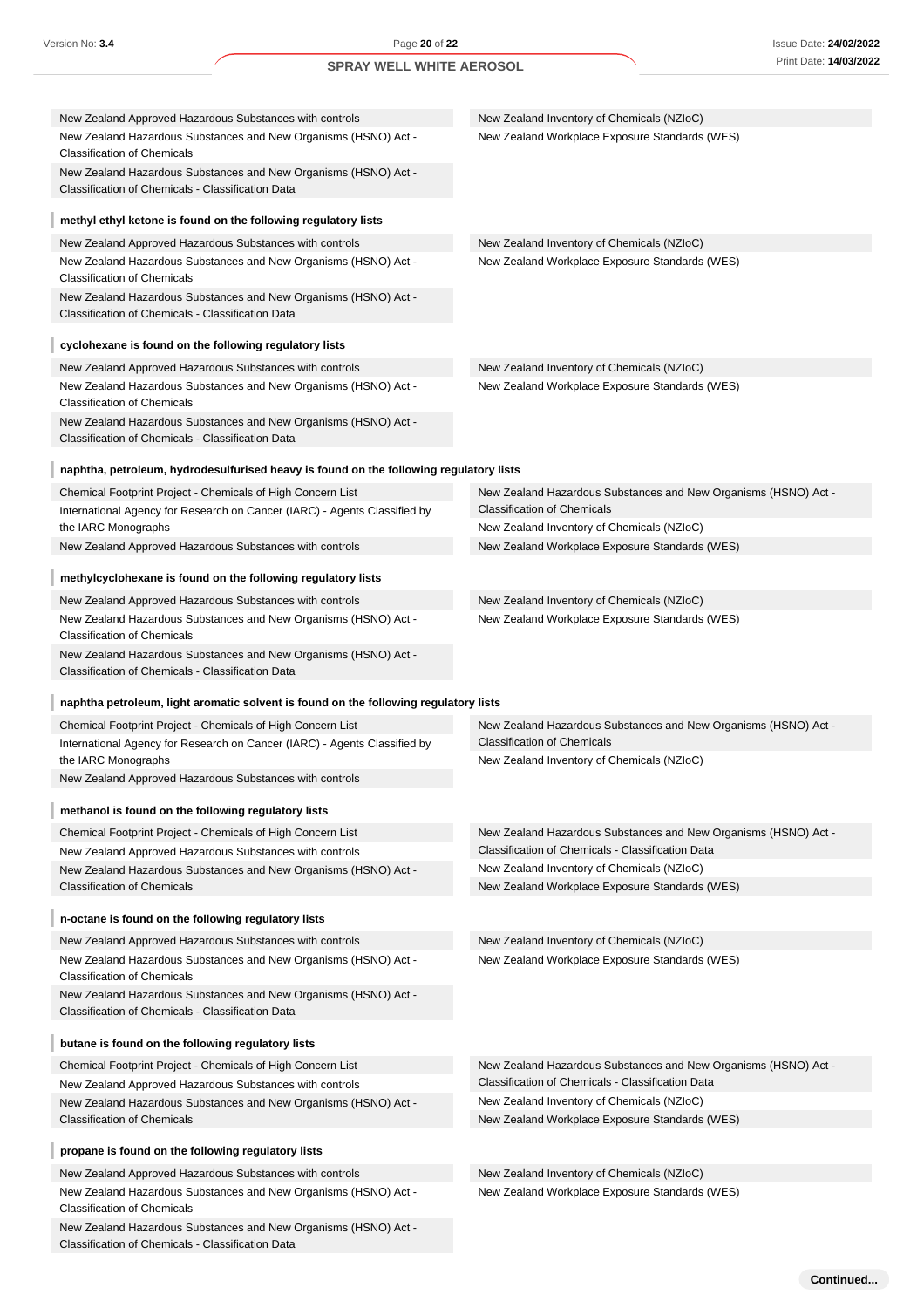ı

#### **SPRAY WELL WHITE AEROSOL**

#### **Chlorinated paraffins, C14-C17 is found on the following regulatory lists**

Chemical Footprint Project - Chemicals of High Concern List International Agency for Research on Cancer (IARC) - Agents Classified by the IARC Monographs

International Agency for Research on Cancer (IARC) - Agents Classified by the IARC Monographs - Group 2B: Possibly carcinogenic to humans New Zealand Inventory of Chemicals (NZIoC)

#### **Hazardous Substance Location**

Subject to the Health and Safety at Work (Hazardous Substances) Regulations 2017.

| <b>Hazard Class</b> | <b>Quantity (Closed Containers)</b> | Quantity (Open Containers)         |
|---------------------|-------------------------------------|------------------------------------|
| 2.1.2A              | 3 000 L (aggregate water capacity)  | 3 000 L (aggregate water capacity) |

#### **Certified Handler**

Subject to Part 4 of the Health and Safety at Work (Hazardous Substances) Regulations 2017.

| <b>Class of substance</b> | Quantities     |
|---------------------------|----------------|
| Not Applicable            | Not Applicable |

Refer Group Standards for further information

### **Maximum quantities of certain hazardous substances permitted on passenger service vehicles**

Subject to Regulation 13.14 of the Health and Safety at Work (Hazardous Substances) Regulations 2017.

| <b>Hazard Class</b> | <b>Gas (aggregate water capacity in</b><br>mL) | Liauid | Solid<br>(kg) | Maximum quantity per package for each<br>classification |
|---------------------|------------------------------------------------|--------|---------------|---------------------------------------------------------|
| 2.1.2A              |                                                |        |               | 1L (aggregate water capacity)                           |

#### **Tracking Requirements**

Not Applicable

#### **National Inventory Status**

| <b>National Inventory</b>                          | <b>Status</b>                                                                                                                                                                                                                       |
|----------------------------------------------------|-------------------------------------------------------------------------------------------------------------------------------------------------------------------------------------------------------------------------------------|
| Australia - AIIC / Australia<br>Non-Industrial Use | Yes                                                                                                                                                                                                                                 |
| Canada - DSL                                       | Yes                                                                                                                                                                                                                                 |
| Canada - NDSL                                      | No (n-heptane; methyl ethyl ketone; cyclohexane; naphtha, petroleum, hydrodesulfurised heavy; methylcyclohexane; naphtha<br>petroleum, light aromatic solvent; methanol; n-octane; butane; propane; Chlorinated paraffins, C14-C17) |
| China - IECSC                                      | Yes                                                                                                                                                                                                                                 |
| Europe - EINEC / ELINCS /<br><b>NLP</b>            | Yes                                                                                                                                                                                                                                 |
| Japan - ENCS                                       | Yes                                                                                                                                                                                                                                 |
| Korea - KECI                                       | Yes                                                                                                                                                                                                                                 |
| New Zealand - NZIoC                                | Yes                                                                                                                                                                                                                                 |
| Philippines - PICCS                                | Yes                                                                                                                                                                                                                                 |
| USA - TSCA                                         | Yes                                                                                                                                                                                                                                 |
| Taiwan - TCSI                                      | Yes                                                                                                                                                                                                                                 |
| Mexico - INSQ                                      | Yes                                                                                                                                                                                                                                 |
| Vietnam - NCI                                      | Yes                                                                                                                                                                                                                                 |
| Russia - FBEPH                                     | No (methylcyclohexane)                                                                                                                                                                                                              |
| Legend:                                            | Yes = All CAS declared ingredients are on the inventory<br>No = One or more of the CAS listed ingredients are not on the inventory. These ingredients may be exempt or will require<br>registration.                                |

### **SECTION 16 Other information**

| . |
|---|